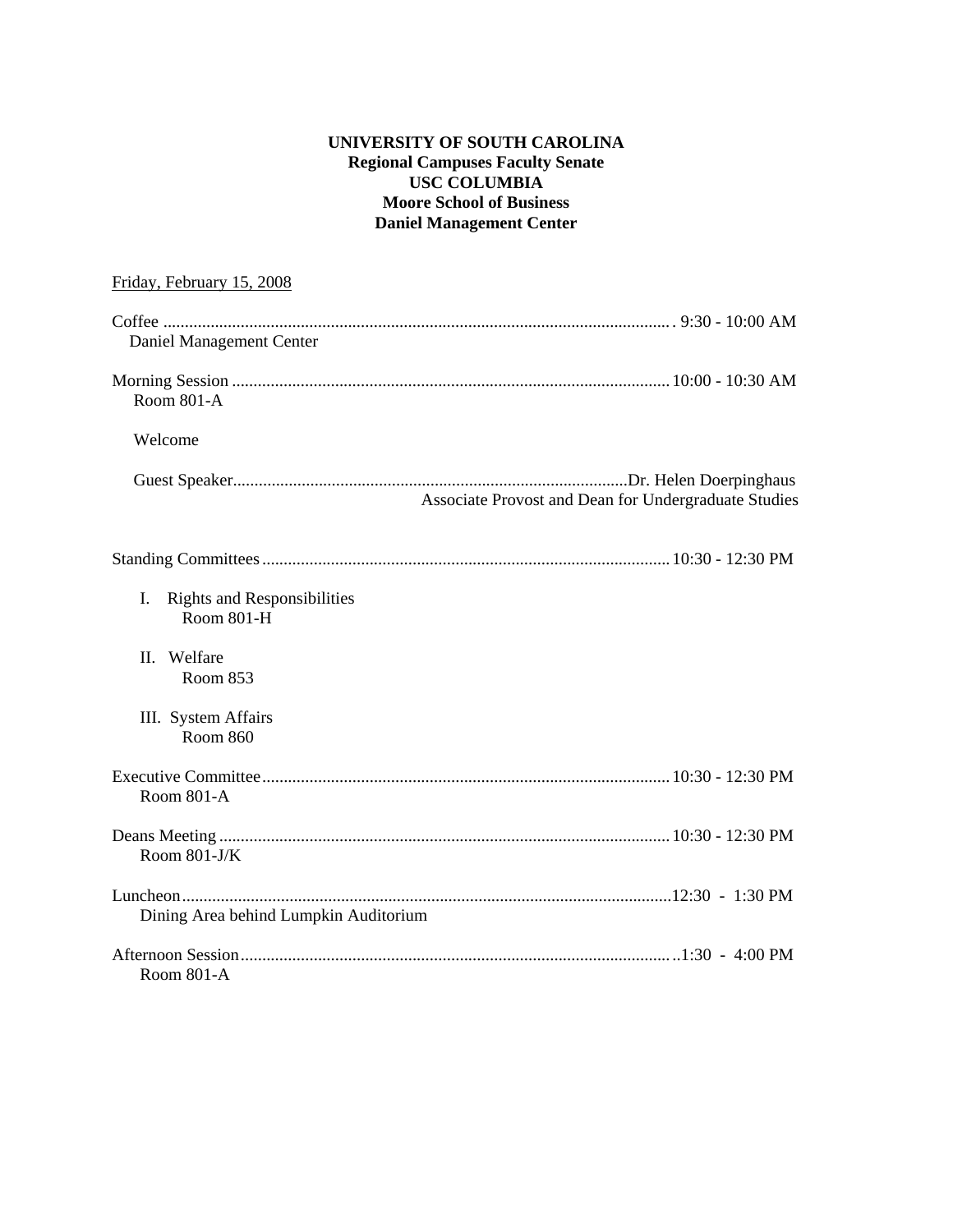## **AGENDA**

- I. Call To Order
- II. Correction/Approval of Minutes: November 16, 2007 USC Sumter, Sumter, SC
- III. Reports from University Officers
	- A. Dr. Chris P. Plyler, Vice Provost and Executive Dean
	- B. Regional Campus Deans
	- C. Assistant Vice Provost for Continuing Education Credit Programs
- IV. Reports from Standing Committees
	- A. Rights and Responsibilities Professor Nancy Macdonald
	- B. Welfare Professor Walt Collins
	- C. System Affairs Professor Patrick Saucier
- V. Executive Committee Professor Mary Hjelm
- VI. Reports from Special Committees
	- A. Committee on Libraries Professor Bruce Nims
	- B. Committee on Curricula and Courses Professor Robert Castleberry
	- C. Committee on Faculty Welfare Professor Darris Hassell
	- D. Faculty-Board of Trustees Liaison Committee Professor Teresa Smith
	- E. Regional Campuses Research and Productive Scholarship Committee Professor Steve Bishoff
	- F Regional Campuses Academic Advisory Council Professor Teresa Smith
	- G. Other Committees
		- 1. Conflict of Interest Committee Professor Noni Bohonak
- VII. Unfinished Business
- VIII. New Business
- IX. Announcements
- X. Adjournment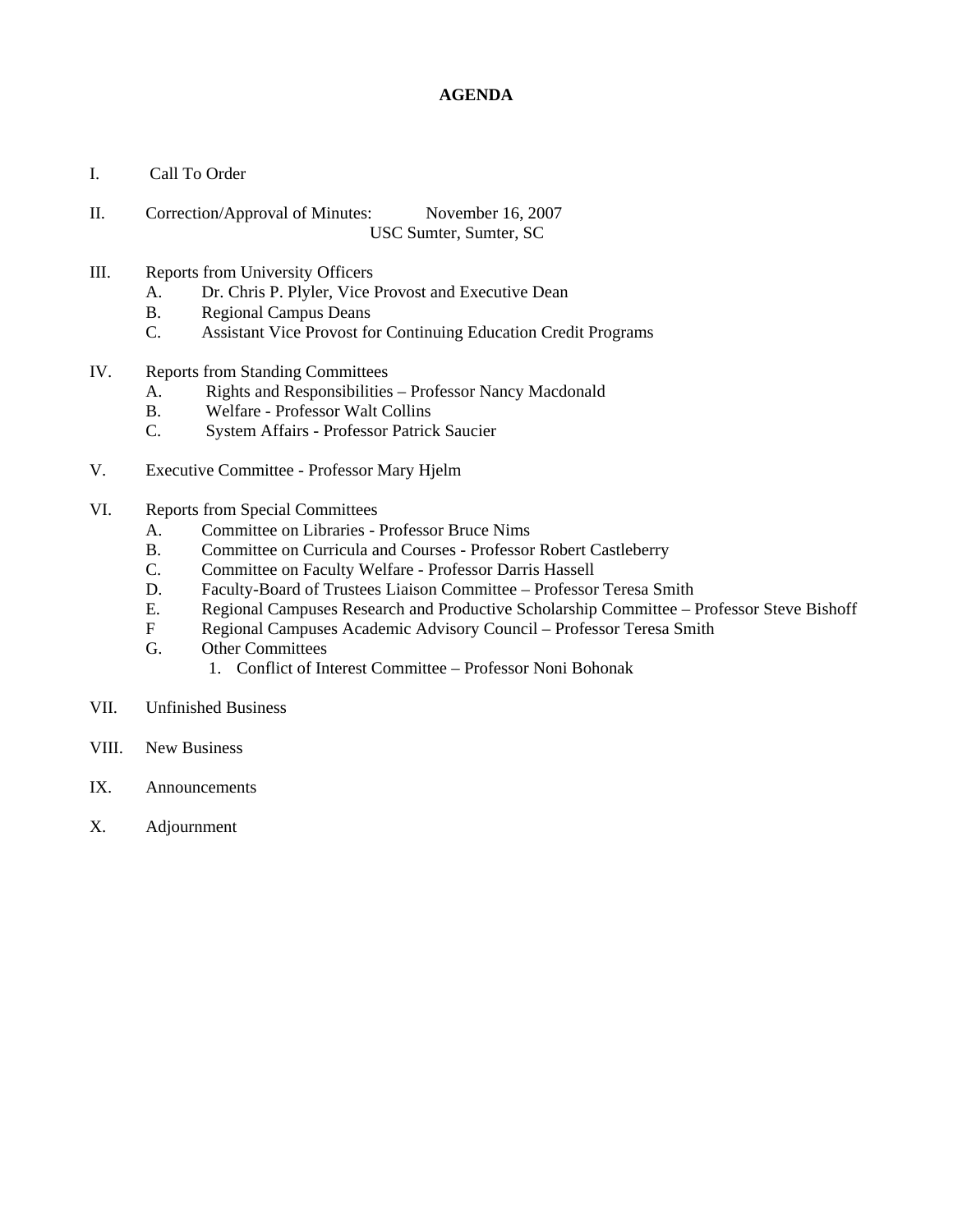**Regional Campuses Faculty Senate Meeting February 15, 2008 Columbia, SC** 

Meeting called to order at 10:00am

Welcome by Chair Terrie Smith (Sumter)

## **MORNING SESSION:**

Guest Speaker:

assessed.

Dr Helen Doerpinghaus, Associate Provost and Dean for Undergraduate Studies. The past has been course driven rather than the outcomes driven that SACS is moving towards now. We now need to think about what and how outcomes are determined and

My responsibility is to meet 1) SACS responsibility and 2) reevaluation and revision of General Education. Further bulletins will include the outcomes for the gen ed courses as well as the courses that fulfill the requirements. Faculty will need to include them on syllabi as well and include measures for assessment.

Question: Martha McKevlin (Salkehatchie) What is the difference between these learning outcomes and the goals that we have for our students that are included on the syllabus. Answer: They are different in that there will be only a few outcomes across courses which will be directed towards overarching goals. Goals you use now are fairly specific and concern what they should learn in that class.

Question: Danny Faulkner (Lancaster) Will these be determined by the professor or the department? Learning Outcomes are broad and your individual interests will fall into them. Should not conflict with academic freedom or with individual specialties. There should be some overarching similarities.

Samples of outcomes are students will compose a paper in which they analyze and discuss the elements of the literature.

Question: Robert Castleberry (Lancaster): Why don't courses automatically meet the requirements if the teacher develops course outcomes? What is the issue with "approval" to meet the Assessments? Outcomes are not assessments, and the long term initiative will be to include assessments for those course outcomes or majors outcomes.

Comment: Robert Castleberry (Sumter) Regional Campuses don't have majors

Second initiative is to revise general education as it stands now. Faculty who served on the Provost's Task Forces for six areas of education and recently completed their work last fall and made recommendations. Ten faculty from the regional campuses participated in this process. Those recommendations will go to the newly form Gen Ed Committee for a three year analysis and reconstruction.

Dr. Sorenson called for the formation of a General Education Committee to address current SACS compliance and to revise the Gen Ed curriculum. Robert Castleberry and Mary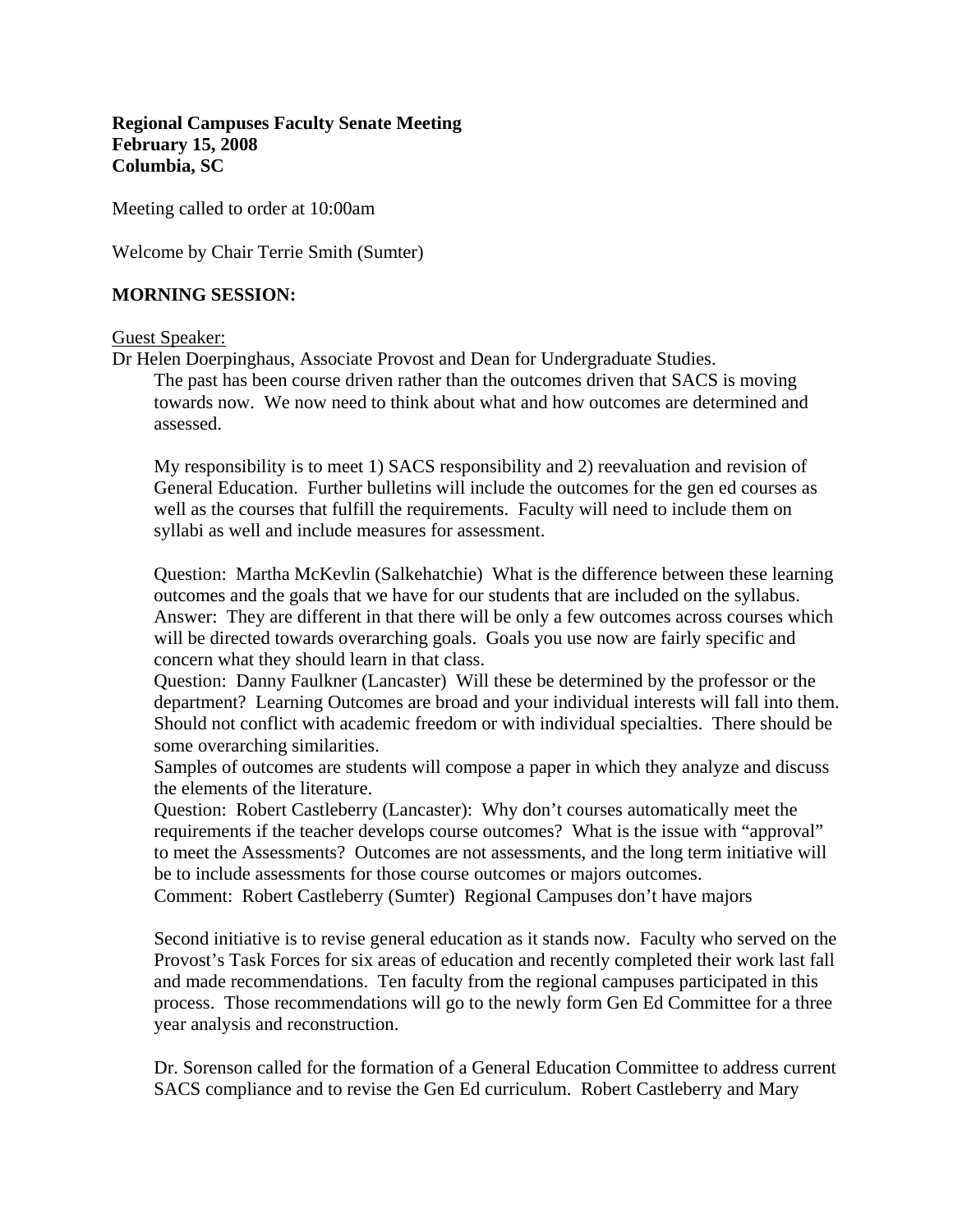Hjelm from the Regional campuses will be on the committee that will begin its work in March. They will review the task force work and formulate a coherent rationale to drive revision. Everyone at the university will have a chance to comment. Then revisions will be made and a curriculum agreed upon. The course selection will be determined and identified, and approved as meeting the requirements. Task Force had great ideas for courses "out of the box" so the Gen Ed Committee will solicit and approve new proposed courses.

It is likely that there may not be many changes but this should result in a "best practices" policy that strengthens the process. Doerp@sc.edu.

Dismissal to Committees

Lunch

# **AFTERNOON SESSIONS:**

### **I. Call to Order**

# **II. Correction/Approval of the Minutes of November 16, 2007**

### **III. Reports from University Officers**

## **Dr. Chris Plyler Vice Provost and Executive Dean for System Affairs and Extended University**

**Legislative:** No legislation deemed threatening to higher education to date; the budget is forecast to be flat next year with no chance of a bond bill.

**University:** The Provost has approved our proposal to redefine the 4/4 teaching load for untenured tenure-track faculty and tenured faculty who desire to engage in continuous scholarship or research regimen. Effective fall 2008, the teaching load will be 4/3 or 3/4or any combination for fall and spring totaling 7 courses; effective fall 2009, the load will be 3/3 for faculty in either of those categories.

I have appointed a faculty task force to for Defining a Measurement for Research and Scholarship Productivity for regional campus faculties. While I don't believe faculty research and scholarship activities can—or should—be quantified in any definitive way, it is important that we identify and articulate commonalities in measuring these efforts among and across disciplines. The committee will be charged with involving all faculties across the regional campuses and Credit Programs in this important conversation. Recommendations will be given to me by the end of April. In the end, I hope the question of whether a faculty member has achieved "the" expected level of scholarship/research at various stages in their career will become less subjective and clearer. Questions? See "Redefinition of Workload for Regional Campuses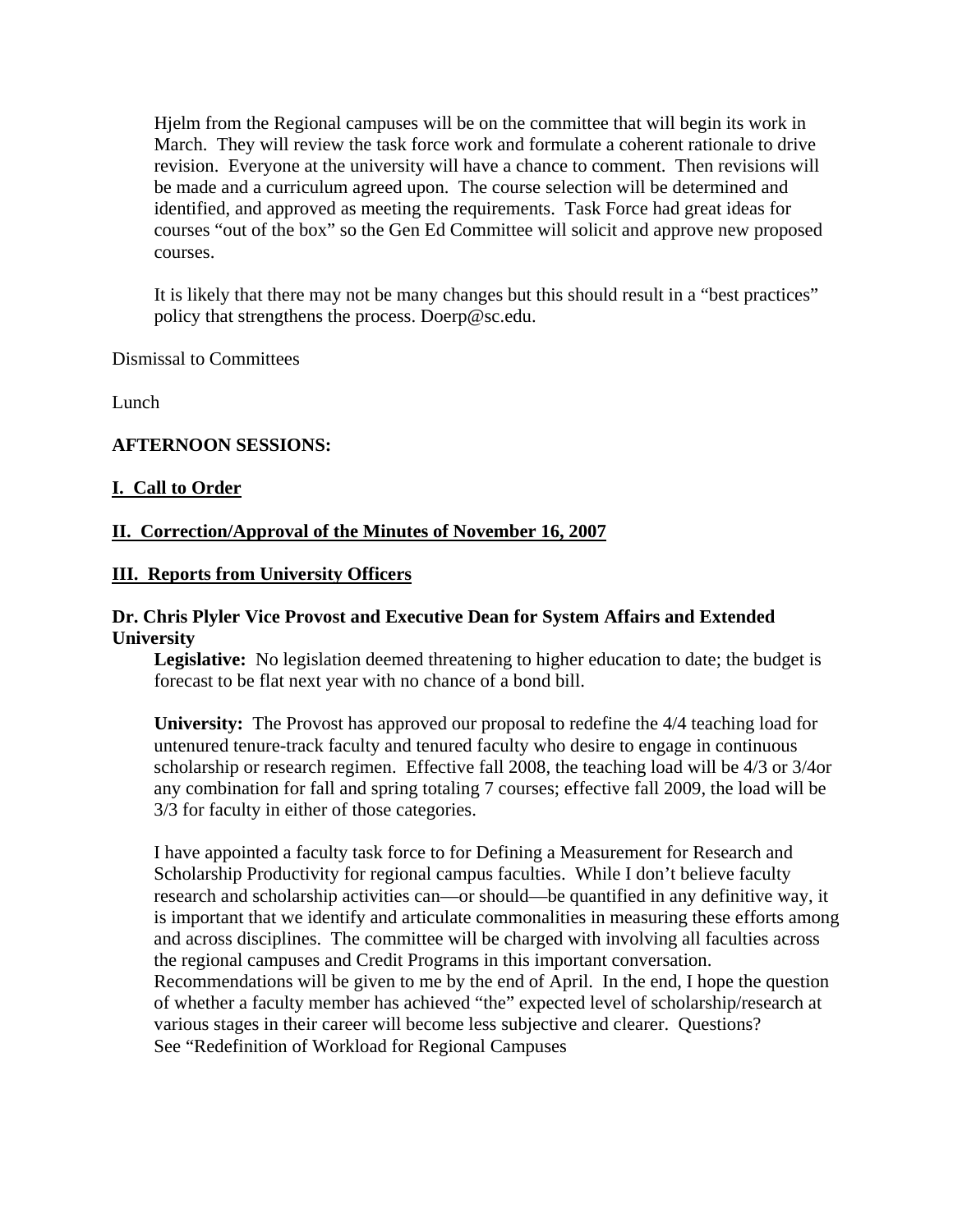The committee will be composed of Steve Bishoff (Sumter), Jean Luc Grosso (Sumter), Fran Gardner (Lancaster), Roberto Refinetti (Salkehatchie), Janet Hudson (CE)

Question: Betty Johnson (Lancaster) How will this correlate with science classes with labs? Chris Plyler—You and your dean will need to examine this and will have to "round off" to achieve parity. Chancellors are already working on the problems of cooperative baccalaureates with other institutions, financial considerations, personnel considerations, etc.

Question: Walt Collins (Lancaster): Do you see a connection between what has come from the Provost concerning the redefinition of workload and the quantification of activity? Chris Plyler: There isn't a coincidence in this happening together. We've always questioned the heavy teaching load versus what some people in Columbia think we should be doing. No one is telling us to increase efforts, it's about providing a genuine relief to professors from heavy teaching loads so research can be achieved. The repercussions will be significant, but it has the support of all the Deans. It is something that has to happen and it will be interesting to see what the committee brings forth in terms of a matrix about scholarship. I hope that everyone will remember that this is about presenting a balanced portfolio for the professor seeking advancement.

We have again been investigating the possibility of complete and permanent access for regional campus faculties to all databases through the proxy server in Columbia. The fact that you now have the potential to participate in teaching within Palmetto Programs has given the Dean of Libraries reason to inform affected vendors that our 110+ faculty should be given this important access. I am involved in this effort with Vice Provost for Faculty Development, Christine Curtis and Dean of Libraries, Tom McNally. I hope to report positive movement on this soon.

**Presidential Search:** A consulting firm has been hired to direct this search. Dr. Val Lumans, Professor of History at USC Aiken is the non-Columbia campus representative on the search committee; there has been one organizational meeting to date.

**General Education Committee:** As Vice Provost Doerpinghaus pointed out this morning, Drs. Hjelm and Castleberry will represent regional campuses on the General Education Committee.

**Blueprints for Quality Improvement** are being drafted and are to be submitted in March. The closer we draw to the SACS visit, the more important our planning will be and the more these documents will be scrutinized. Planning will be linked to budget and assessment will need to be highlighted.

**Congratulations** to Eran Kilpatrick, Assistant Professor of Biology at USC Salkehatchie, and Jeff Steinmetz, Assistant Professor of Biology at USC Sumter, for their respective funding awards through the System Research Opportunity Program.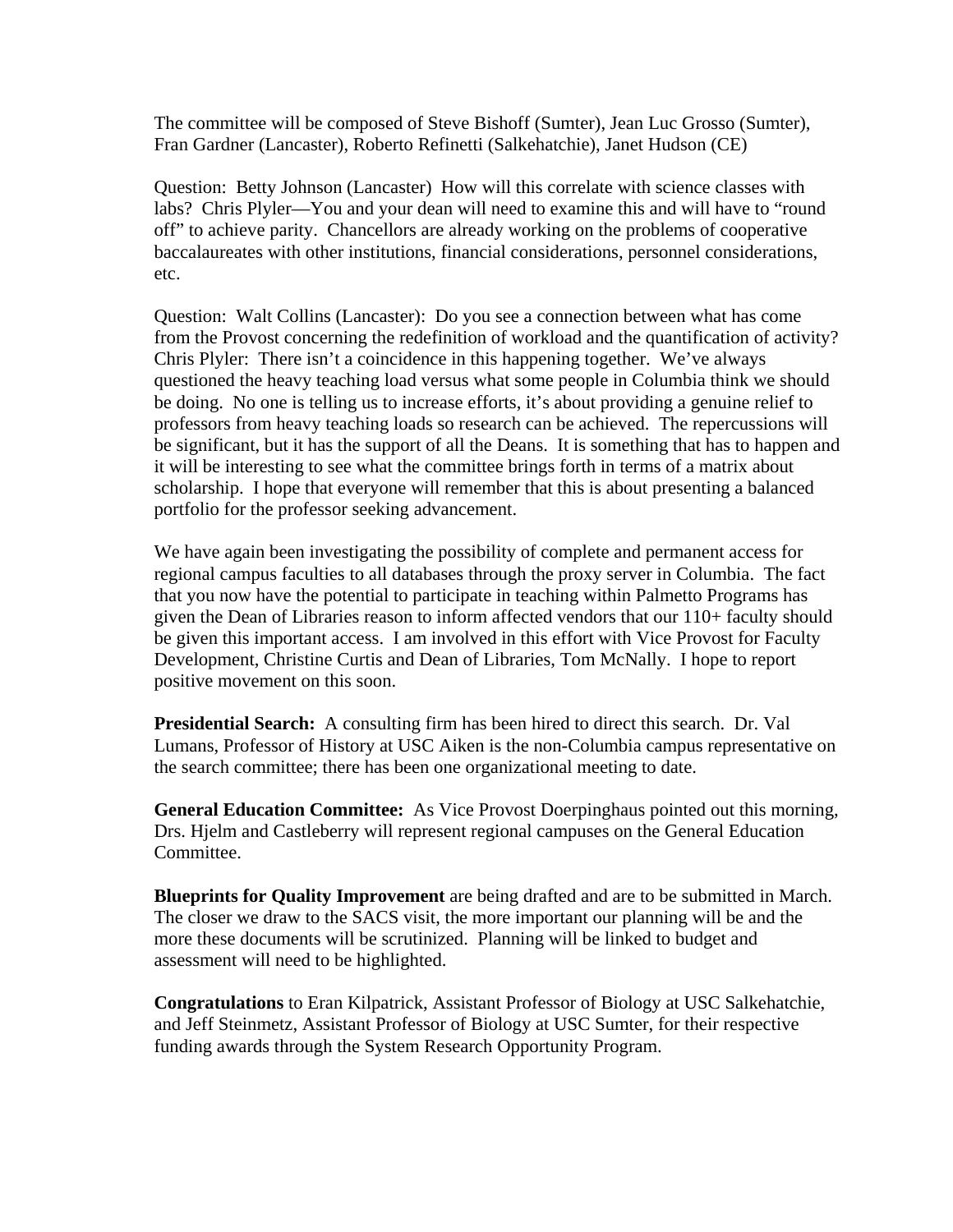Welcome back to Ed Merwin and Darris Hassell who have had some health problems recently. We are glad to have you back in one piece.

Bob Best recognized as representative from the Columbia Faculty Senate.

## **Regional Campus Deans**

#### **Dr. John Catalano, Dean of Lancaster**

**Students**: The Spring 2008 enrollment is up over Spring 2007 as expected. Fall 2008 applications are up once again. Anderson Strickler, LLC has conducted a student survey to determine the need for student housing on our campus. The initial estimate is approximately 140 beds. We are meeting with Reggie Barner, CDIC, to continue planning for an opening date of Fall 2009. Our new baseball coach, Mike Prochaska, is busy meeting with current students and recruiting potential players for the 2008/9 season (our first). A coach for the new women's tennis team will be announced soon. Softball is next.

**Faculty**: We now have approximately 55 fulltime faculty members. Even with retirements the faculty census will exceed 60 in the coming year. We will search for 8 new tenure track faculty this year as well as hire 4 new instructors. Searches are underway.

**Facilities**: HH will be closed next summer for a \$1,240,000 HVAC and lighting upgrade based upon SC DOE recommendations. We are making progress in legal mediation that should result in substantial Bradley repairs. Unfortunately no repairs, cosmetic or otherwise, may be started until both sides have agreed on a settlement. The new parking lot should have at least 150 spaces and will be ready for Fall 2008. The biggest facilities concern is that we are quickly running out of classroom space, office space, and storage space.

**Safety & Security**: The security and safety study by Graham Consulting is complete**.** It is part of an effort to upgrade overall safety and emergency response. Plans are underway to implement Mr. Graham's suggestions.

**Planning:** We are nearly finished with the long-range strategic plan, the first since 1987, and the facilities master plan, the first since 1978. The next step will be a detailed landscaping plan that includes digital topographical maps of the entire campus. Our  $50<sup>th</sup>$ anniversary campaign will begin with a major kickoff sometime in March.

**Community**: Approximately 300 outside events were held on campus last year alone. The second season of Bundy Performing Arts Series is going well. Planning for the  $3<sup>rd</sup>$  season is already finished. The season will include such acts as Three Dog Night, The Fifth Dimension, John Ford Coley, and Cab Calloway.

**Financial:** Since I've been Dean, the state of SC has gone from paying 66% of our operations to 43% last year (and that includes \$800,000 one-time money). USCL during that time has gone from total revenues (appropriation, tuition, and LC millage) of \$8300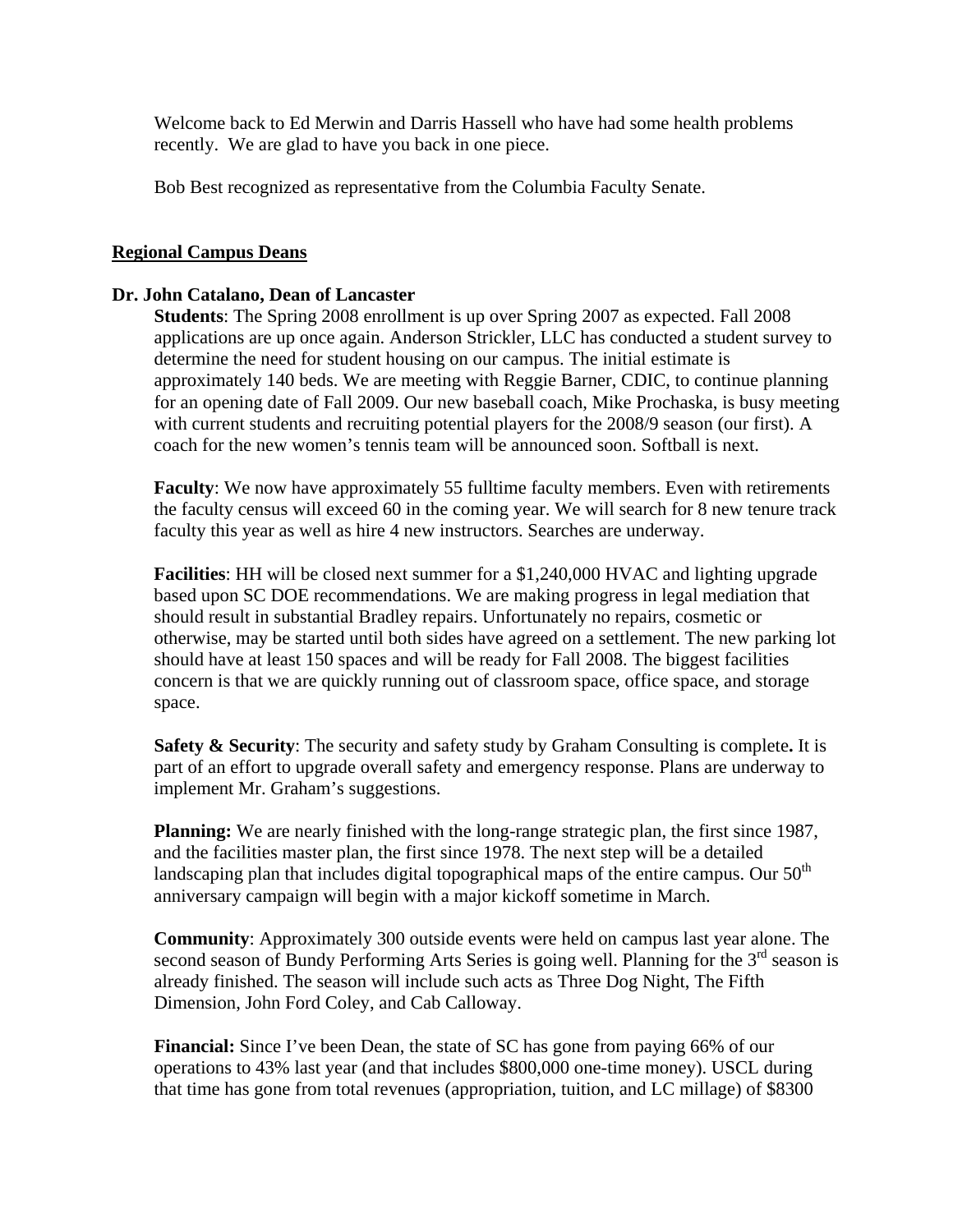per student to under \$7500 per student. There are economies of scale that help but remember that technology costs, salaries, utilities, infrastructure & maintenance costs never seem to go down. Until the state returns to a funding structure that rewards campuses for enrollment increases, USCL will be strapped financially. The inequities can be summed up best by comparing our campus to the Sumter campus. We had 144 more FTE last fall than USC Sumter but their appropriation is \$832,000 more than ours. We are funded at \$1.5 million below the Mission Resource Requirement (MRR) and that includes one-time money and does not reflect this year's enrollment increases. The Governor's budget rewards these efforts with a proposed cut of almost \$850,000 for the coming year. Let's hope that the House and Senate treat this campus better.

#### **Dr. Ann Carmichael, Dean of Salkehatchie**

Preliminary Spring 2008 enrollment figures indicate that USC Salkehatchie has an increase in both headcount and FTE this term. Headcount increased to 769 students (a 9.86% increase over last spring) and FTE increased to 531 (a 17.06% increase over last spring).

There are currently 204 pre-nursing students participating in the BSN partnership with USC Columbia. Twenty-six students qualify for the professional program. Sixteen of the 26 will be selected to continue and will enroll in upper division courses and begin their clinicals in the fall.

Dr. Eran Kilpatrick, professor of biology, has been awarded \$10,000 through the Research Opportunity Program to continue his research with the North American Amphibian Monitoring Program (NAAMP). Dr. Kilpatrick is one of two state coordinators organizing this program. Salkehatchie would like to thank Dr. Chris Plyler for his support of this project.

USC Salkehatchie received funding for Year 2 of an arts grant from USDA Rural Development to provide support funding for the second year of operation of the Salkehatchie Arts Center. This center features art work for over 80 artisans residing in the region. The grant will also provide funding of a regional tourism study and Salkehatchie's Carolina Theatre, which is located in downtown Allendale.

The faculty advisory board recently met with the athletic department to discuss how they can work together to help student athletes be successful academically. This working meeting yielded several actions which should help these students. The group plans to meet once a semester.

The Salkehatchie Brain Bowl, which is sponsored by the Opportunity Scholars Program, was held this week. Faculty work with student teams to prepare them for this event, which is similar to the TV Jeopardy challenge.

The Honorable Samuel R. Foster, II, has accepted our invitation to address graduates at the May 5th commencement. Mr. Foster is a USC graduate and athlete, member of the USC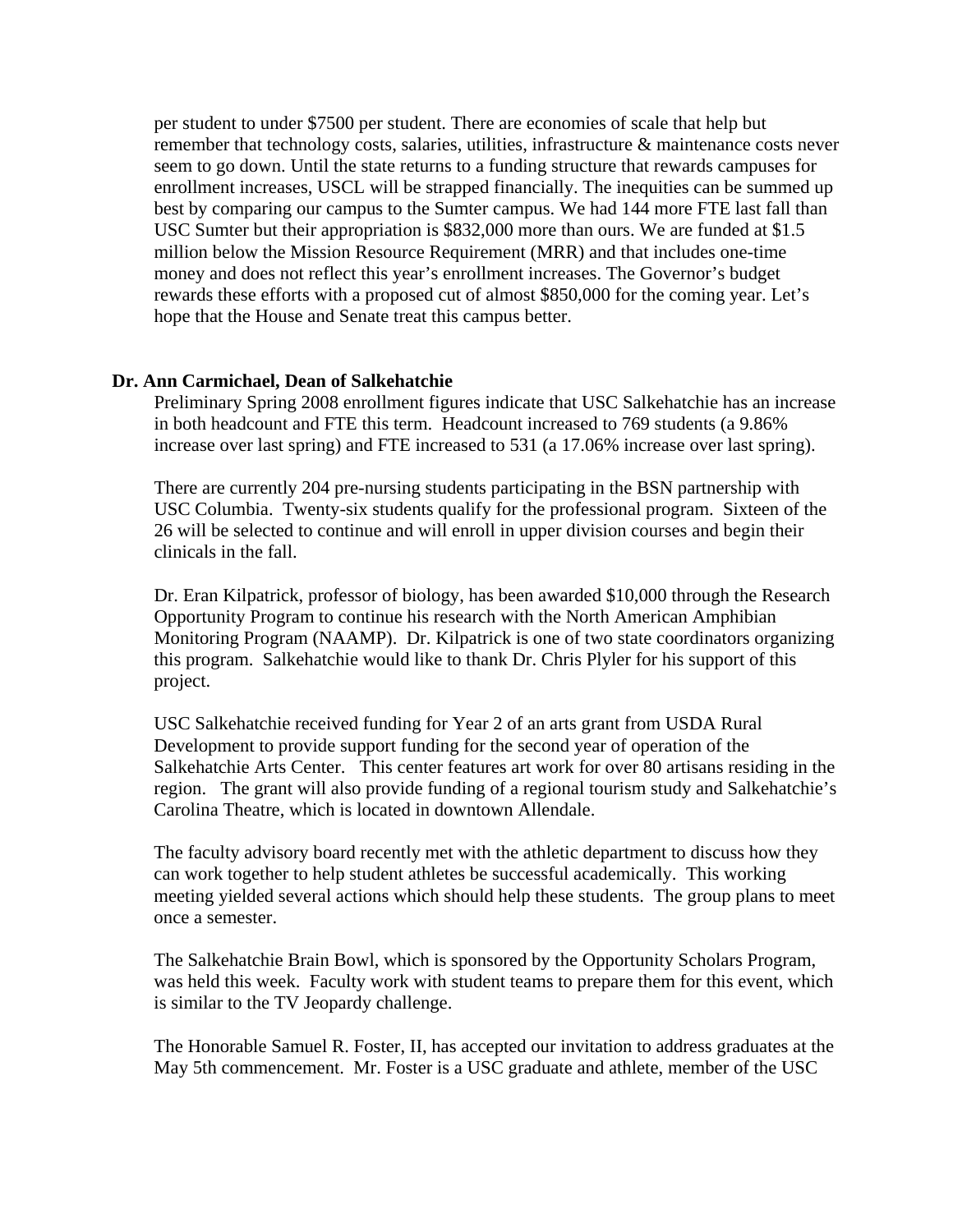Board of Trustees, and successful real estate and construction businessman. Mr. Foster resides in Fort Mill, and his mother is a native of Jasper County.

#### **Dr. Les Carpenter, Dean of Sumter**

Since my last report to the Regional Campuses Faculty Senate on November 16, 2007, there have been a number of notable events and activities at USC Sumter.

**Human Resources**: National searches for two new tenure-track faculty positions, one in Spanish and one in Mathematics, are progressing to the interview stages and will be filled for the 2008-09 year. Searches also are underway for four other new faculty positions, specifically term Instructor positions in Mathematics, English, Economics, and Music. Mr. James Choice, Building and Grounds Evening Supervisor, is retiring on February 29, and a search will soon begin for his replacement. Mr. Giovanni Vlahos has been hired as the Head Coach for both the Men's and Women's Soccer Teams, both of which will begin intercollegiate competition with the 2008 Fall Semester. Ms. Lisa Rosdail has been promoted from Assistant Director to Director of USC Sumter's Opportunity Scholars Program, and Mr. Antonio McFarland has been hired as an Admissions Counselor. Searches are actively underway for a Trades Specialist and a Building Custodian in the Maintenance Department. Also, five other new positions were recently approved, including a tenure-track Assistant Professor of English, term Instructors of Sociology and Mathematics, a Laboratory Instructor in Biology, and a Coordinator of Career Planning, Placement, and PACE Programs. Searches should begin soon for these positions. In total, three positions have recently been filled, and searches are underway or will soon begin for fifteen (15) other positions at USC Sumter. Since the inception of the TERI program, 27 USC Sumter employees have opted into the program. Of those 27, 18 have already retired, two are scheduled to retire before the end of FY 08, four in FY 09, one in FY 11, and two in FY 12.

**Student Enrollments**: Preliminary official enrollment figures at USC Sumter for the 2008 Spring Semester indicate a 14.29% headcount enrollment increase compared to last year, and a 14.62% FTE enrollment increase compared to last year. This year, USC Sumter was pleased to sign agreements with two additional public high schools (Crestwood High School and Lakewood High School), bringing to seven the number of high schools in which USC Sumter will be offering PACE (Program for Accelerated College Education) dual/concurrent enrollment courses in the 2008 Fall Semester. The other five high schools are Sumter High School, Thomas Sumter Academy, Carolina Academy, Camden Military Academy, and Cardinal Newman High School. USC Sumter faculty and staff continue to work diligently on initiatives intended to increase enrollments through improved recruitment and retention of students.

**Student Activities**: USC Sumter's new student newspaper, *The Ant Hill*, published its first issue in October 2007 and its second issue in November 2007. The faculty advisor is Mr. James Borton, Instructor of English. Two more issues are planned during the 2008 Spring Semester. Both the Baseball Team and Softball Team began their official intercollegiate seasons on the road on February 2. The Softball Team played their home opener on February 8, and the Baseball Team played their home opener on February 9. The Fire Ants are eagerly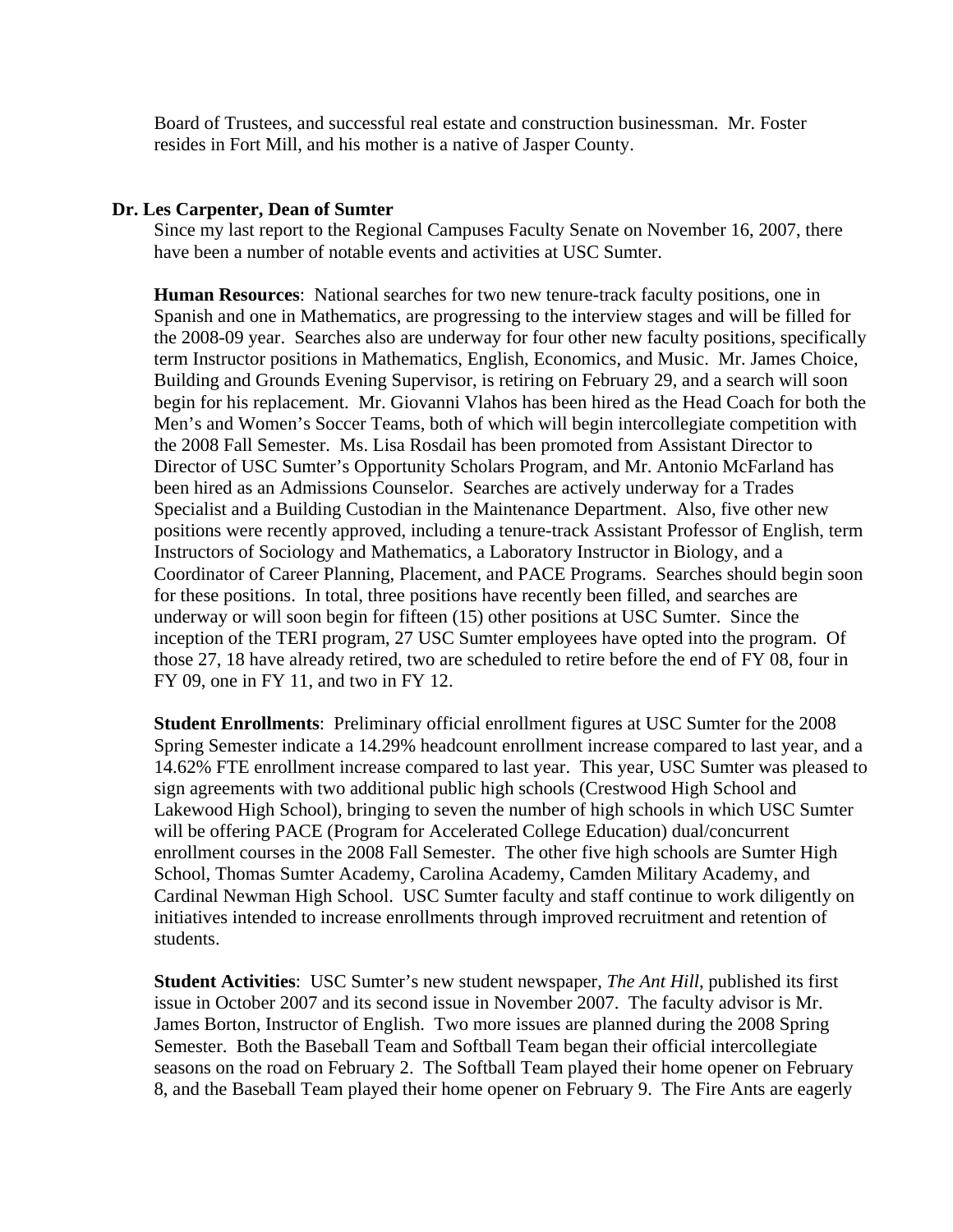awaiting the start of spirited competitions with teams from USC Salkehatchie and USC Lancaster.

**Faculty Workload Adjustments**: As planning has progressed on the 2008 Fall Semester class schedule, many faculty at USC Sumter gained their first exposure to plans for adjusting faculty workloads during the next two academic years. A meeting of all faculty at USC Sumter is scheduled for February 22, at which time the several features and implications of this plan will be explained and discussed.

**Capital Improvements and Acquisitions**: Work continues intermittently on construction of "bare bones" practice fields for the Baseball and Softball Teams, dependent in large part on inkind gifts of skilled labor and equipment to properly design the fields, level the site, install infrastructure, construct the fields, and plant/install the turf. Two campus buses for use by athletic teams and other student and employee groups were recently acquired, with seating capacities of 30 and 15, inclusive of the driver. Bids have been received and a contractor will soon be selected to pursue a major campus sidewalks and wheelchair ramps improvement project of approximately \$250,000 in scope.

**Campus Events**: Planning continues for USC Sumter's Homecoming activities on March 28 and 29. As in past years, broad participation is expected from current faculty, staff, and students, as well as members of the USC Sumter Alumni Association and the community at large. New this year will be home games by the Baseball and Softball Teams, scheduled to coincide with other Homecoming events.

# **Dr. Hugh Rowland, Dean of Union**

**Enrollment –** We are encouraged by our significant growth in FTE, a 16% increase over last year. Our spring 2007 headcount was the highest in the history of USC Union. This spring, we came within 8 students of matching that headcount record.

**New Faculty Hires –** We have launched faculty searches in two areas, biology/chemistry and Spanish. We hope to search next year for two additional faculty (math/physics and nursing).

**Budget** – In anticipation of budget cutbacks, we are taking a hard look at the way we go about our business with an eye towards cutting costs wherever we can; identifying areas that provide the most revenue and areas that are lagging in productivity; and identifying areas where we should consider investing. We will particularly need to take a hard look at how we deploy our human resources.

**Strategic Planning and Assessment** – Blueprint for Quality Improvement (Strategic Plan) is due at the end of this month. Our plan will reflect the budget considerations noted above, our need to gear up for assessment, and efforts to develop more attractive programs.

**Palmetto Program Proctor & Information Technology Assistant – Have completed a search** for a new Information Technology staff position to provide a greater degree of coordination and attention to the growing programs using our smart classroom. This is also in anticipation of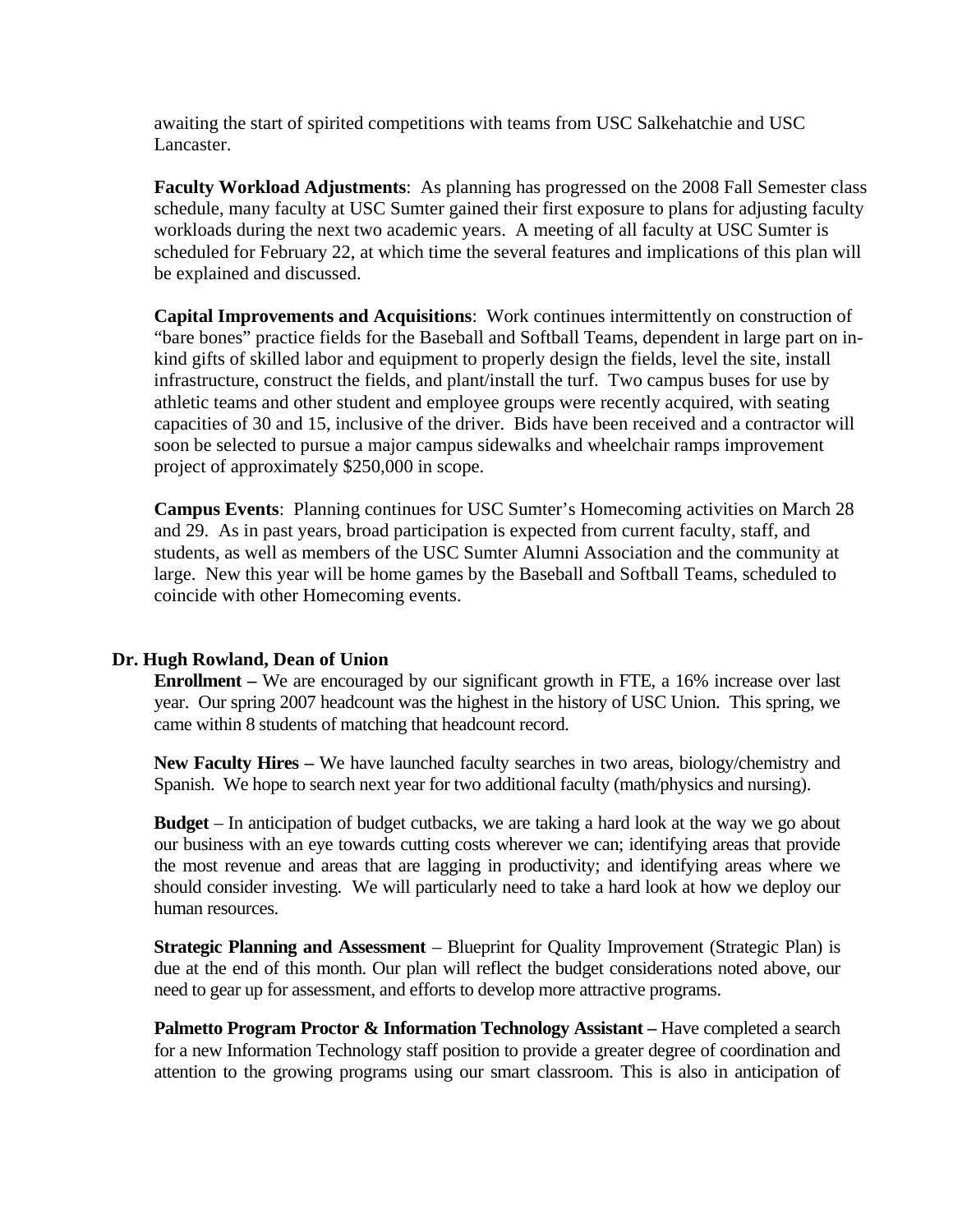creating a second smart classroom next summer and planned retirements of key people in the next few years.

### **Dr. Sally Boyd, Assistant Vice Provost for Continuing Education Credit Programs**

Dr. Mary Hjelm has been hired to fill a new faculty position in Continuing Education beginning August 16. Her primary responsibility will be teaching the three required courses for the BLS degree: Introduction to SC Studies, the internship, and the capstone course. While this position is located in Continuing Education, Dr. Hjelm will be serving students on the regional campuses as they work toward the BLS degree. We look forward to having her join us in a few months.

Dr. Chris Nesmith joined us in January as Director of the Evening Program. Dr. Nesmith has a Ph.D. in English from USC and comes to us from Columbia's TRIO Programs where he was an English instructor and coordinator for McNair Programs. He replaces Dr. Bob Hungerford, who retired at the end of December.

A search is in process for an assistant professor of psychology to replace Dr. Barbara Oswald, who is leaving her position at the end of this semester. She is expecting a baby later this month and, rather than continuing a commuter marriage, will join her husband in Cincinnati.

We are moving BAIS students through the pipeline. There were 23 regional campuses BAIS graduates in December—12 from Sumter, 6 from Lancaster, and 5 from Salkehatchie.

BLS is growing at a strong pace. Fourteen students were enrolled last fall. This semester 25 are enrolled, with an additional 5 pending. There are 9 students from Salkehatchie; 7 from Lancaster with 2 pending; 5 from Sumter with 2 pending; and 4 from Union with 1 pending.

As the BLS grows, so also do enrollments in Palmetto courses. A comparison between Fall 2006 and Fall 2007 shows a huge surge in enrollments, which translates into significantly increased tuition revenue. Sumter's Palmetto revenue for Fall 2007 was almost double its revenue for Fall 2006; Lancaster tripled last year; Salkehatchie more than quadrupled 2006; and Union's was six times the previous fall's.

# **Reports from Standing Committees**

Rights and Responsibilities—Professor Nancy Macdonald (Sumter) Martha McKelvin (Salkehatchie) Ed Merwin (Salkehatchie) Christopher Judge (Lancaster) Bruce Nims (Lancaster) Janet Hudson (CE)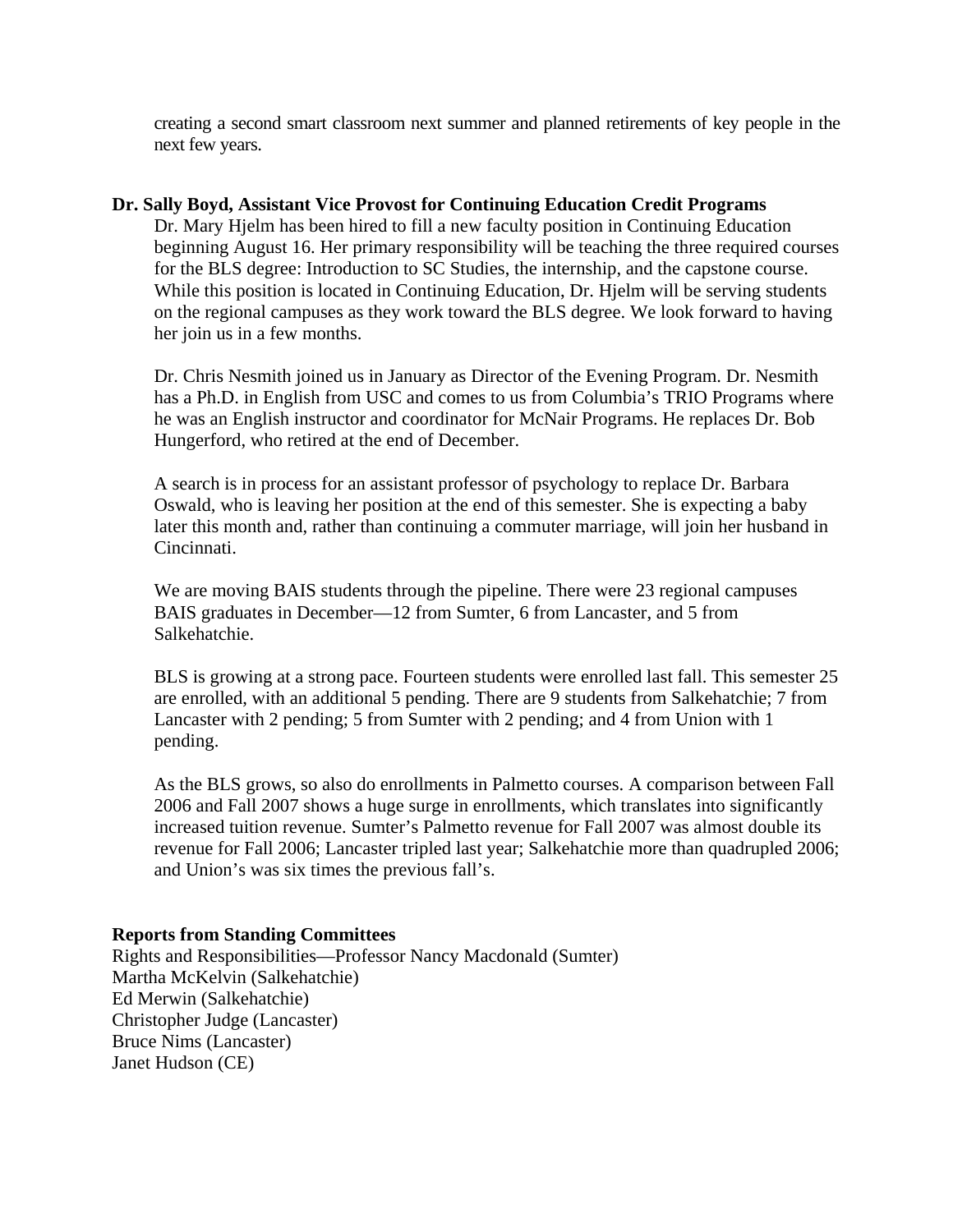Thanks to the committee members for dealing with a great deal of the old and new business this morning

Motions ruled substantive at the last meeting and will be voted on today during Old Business include: 1) termination of tenure for failure to perform duties due to illness; 2) processes of external review for faculty submitting files for promotion and tenure; 3) changes proposed to the policy manual to strengthen 3rd year review process.

The 4<sup>th</sup> motion involves adding material to policy manual regarding ethical treatment of animal and human subjects had been referred back to committee. These need more clarification and will be brought up for new business.

We will make a motion addressing the status and hiring of librarians as tenure track faculty during New Business.

The System Affairs Committee has graciously accepted the charge of reviewing the timeline for external review and submission of tenure and promotion files.

# **Welfare—Professor Walt Collins (Lancaster)**

Tarsem Purewal (Salkehatchie) Jean-Luc Grosso (Sumter) Michael Bacon (Sumter) Hyunju Oh (Salkehatchie) Stephen Criswell (Lancaster) Annette Golonka (Lancaster) Nancy Washington (Libraries) for Barbara Oswald

The committee worked/finalized details for the T&P workshop. Please communicate the information to your campuses. It will be held May  $12<sup>th</sup>$  at 10am in Harper College's Gressette Room. Also please encourage submission of questions for the panelists at the morning session. Questions will be kept anonymous. An updated flyer will be sent out shortly.

Faculty Work Load survey will be distributed electronically sometime after Spring Break (roughly around the  $18<sup>th</sup>$ ) and data will be reported at the April meeting. Thank you to Tarsem Purewal (Salkehatchie) for working so hard on summing up the raw data for the salary survey. Results of that survey will also be discussed at the April meeting.

Power Lunch for junior faculty at regional campuses regarding the tenure and promotion process will be held at CTE next Friday. RSVP's for that luncheon is today.

# **Systems Affairs—Professor Patrick Saucier (Continuing Education)**

We have been working on a code of conduct policy for Palmetto Programs but it has come to our attention that we have been superseded by the Office of Academic Integrity, a new office here in Columbia. We recommend that we use them for issues of governance and student behavior since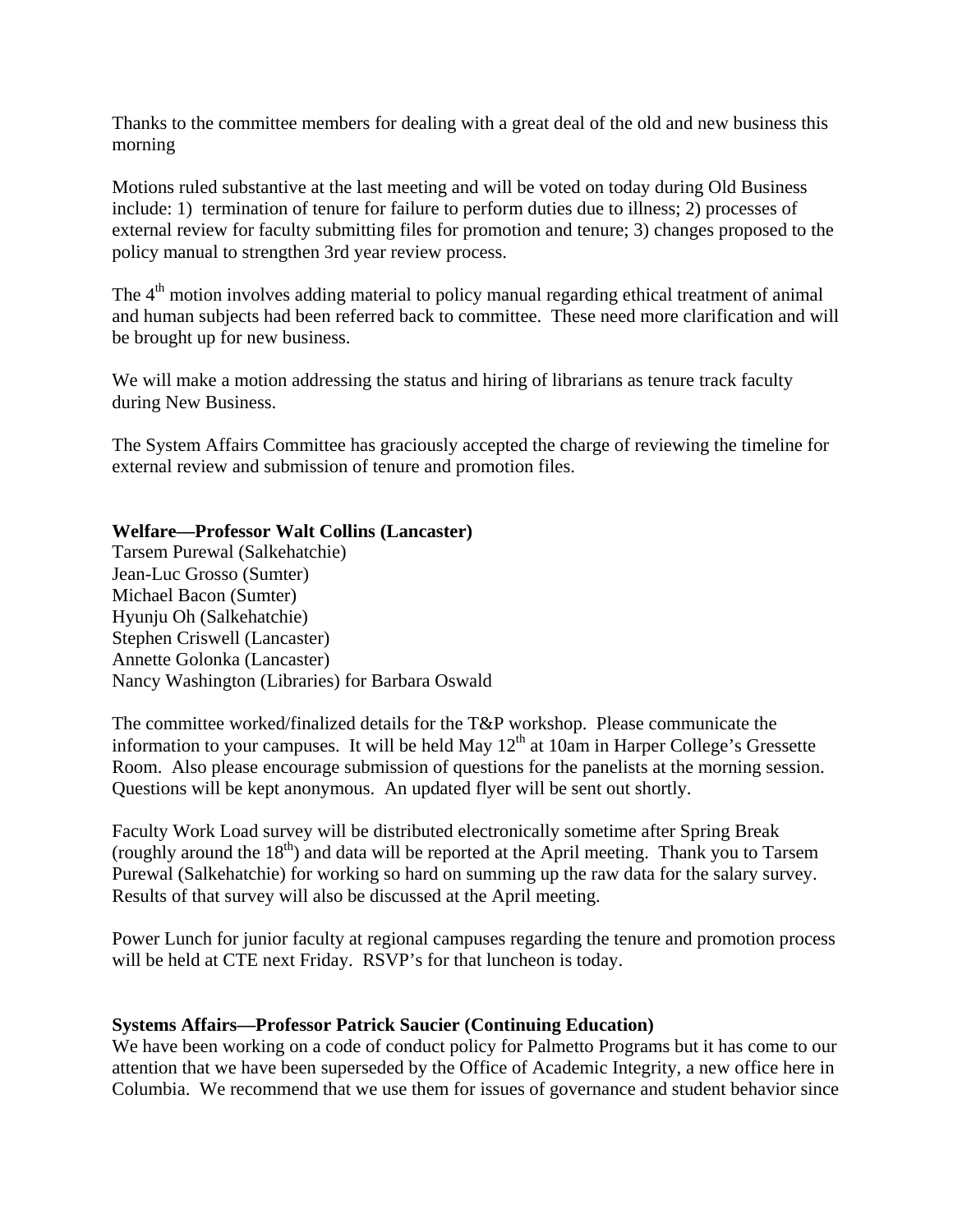the Palmetto Programs degree is a Columbia degree. Palmetto Programs instructors will be trained with them and students will be informed of the penalty for misbehavior. Kelly Ebert runs this office and is happy to be working with regional campuses to coordinate efforts regarding code of conduct issues. We are still investigating what should be done with student grievance issues.

We have accepted the charge from Rights and Responsibilities for working on the timeline for submitting files for tenure and/or promotion that takes into account the requirements of external review. This is a timely issue and we will try to work quickly.

We will propose a resolution that the Vice Provost include in his annual report on tenure and promotion activities a summary of the results of the external review.

# **V. Executive Committee—Professor Mary Hjelm**

The Executive Committee met on February 8th to discuss issues that have been brought forward today. The next meeting will be April  $4<sup>th</sup>$  in Columbia.

# **VI. Reports from Special Committees**

# **A. Committee on Libraries—Professor Bruce Nims**

This committee should have met by now but no notice has been received.

# **B. Committee on Curricula and Courses—Professor Robert Castleberry**

(Report made by Terrie Smith for Castleberry) Committee continues to meet on a monthly basis to consider changes to the curriculum. I get an electronic copy about a week before the meeting and will be happy to add you to my contact list if you want to also receive this copy. Results of actions can be found on their webpage.

# **C. Committee on Faculty Welfare—Professor Darris Hassell**

Darris Hassell will serve as representative next year.

The committee last met on 2/8 to continue discussion on two points of interest: 1) Partial or full tuition waiver possibilities for faculty dependents. The discussion included whether to include professional staff in this opportunity. Reports on numbers of students affected and possible cost of the program will be forthcoming. 2) We are also looking into a health initiative that will look into health care coverage and discussing health care management for faculty. The committee will meet on 2/29

# **D. Faculty-Board of Trustees Liaison Committee—Professor Terrie Smith**

The committee met on 11/9 in executive session to discuss honorary faculty titles, mid year tenure and promotion recommendations, a naming opportunity at USC Upstate, and degrees. In the open session, a motion carried for two department name changes and program changes. The next meeting will be 3/5.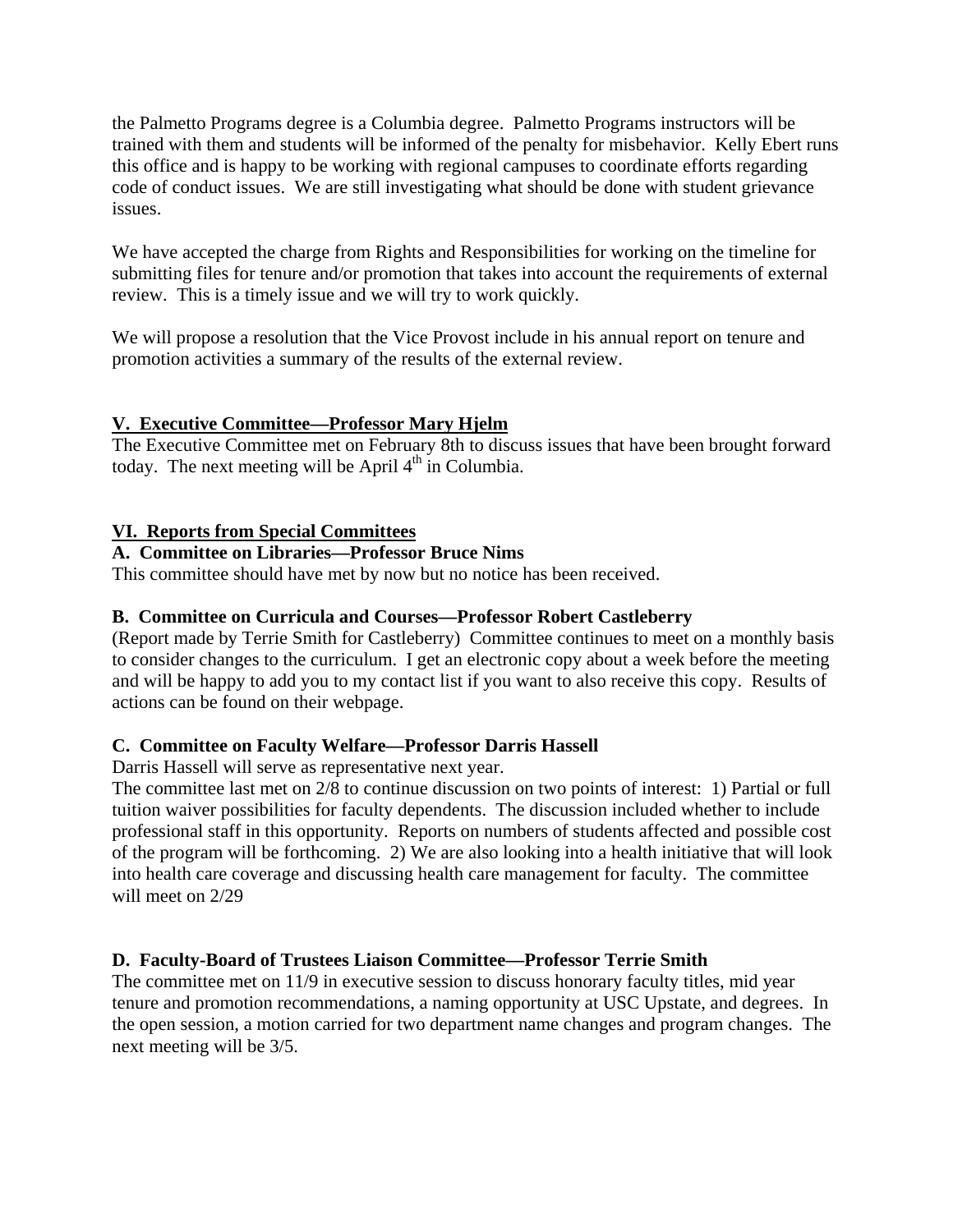# **E. Regional Campuses Research and Productive Scholarship Committee—Professor Steve Bishoff**—no report

# **F. Regional Campuses Academic Advisory Council—Professor Terrie Smith**

The group met on 11/30 and discussed issues related to faculty work load on regional campuses, courses, numbers of preps, the difficulty of balancing teaching and research opportunities, and need for more funding opportunities. A date for the next committee has not yet been set.

# **G. Other Committees**

1. Conflict of Interest Committee—Professor Noni Bohonak—no report

# **VII. Unfinished Business**

Motions Coming out of Rights and Responsibilities—Nancy Macdonald (Sumter) Chair **1. Adoption of changes to C-17 and C-19 of the RCFS policy manual pertaining to external review, as indicated on the attached documents.** 

This is regarding termination of tenured faculty due to prolonged inability to perform duties required for the position that exceeds the maximum period of leave available for a disability as defined in the University Sick Leave policy. Limit of 6 months is determined to be too little and request wording to read "prolonged inability to perform the requirements of the position that exceeds one academic year" in place of "maximum period." (See attached pages from the Regional Campuses Faculty Manual concerning Termination of Tenured Faculty, handout labeled C-19, and Third Year Review.)

Request for change originated from the Legal Office. There is virtually no difference between what was proposed and what exists so no change is really needed. Discussion has resulted in a suspicion that it goes beyond what we can do for people defined as "disabled" and we want to be in compliance with the ADA. Committee decided to leave motion as it stands.

Kate Fritz (Continuing Education) I do not believe we have jurisdiction in the matter of disabilities. State and federal does. Furthermore if this goes to court, no judge would care since both state and federal law trumps our manual.

Patrick Saucier (Continuing Education) Is the release of tenure also the release of employment? What happens to their benefits and their status? Does employment continue? Chris Plyler—Pam Hayes is checking on this.

Bruce Nims (Lancaster): ADA refers to disabilities. But there are a lot of diseases and conditions that do not fall under the ADA.

Kate Fritz (Continuing Education): There are protected classes such as cancer or alcoholism. Situations could result in a controversy between an individual who does not fall into a previously defined category and the university over whether or not that person should come back to work. In some cases the year's length could apply. These are issues that are out of our competency to judge.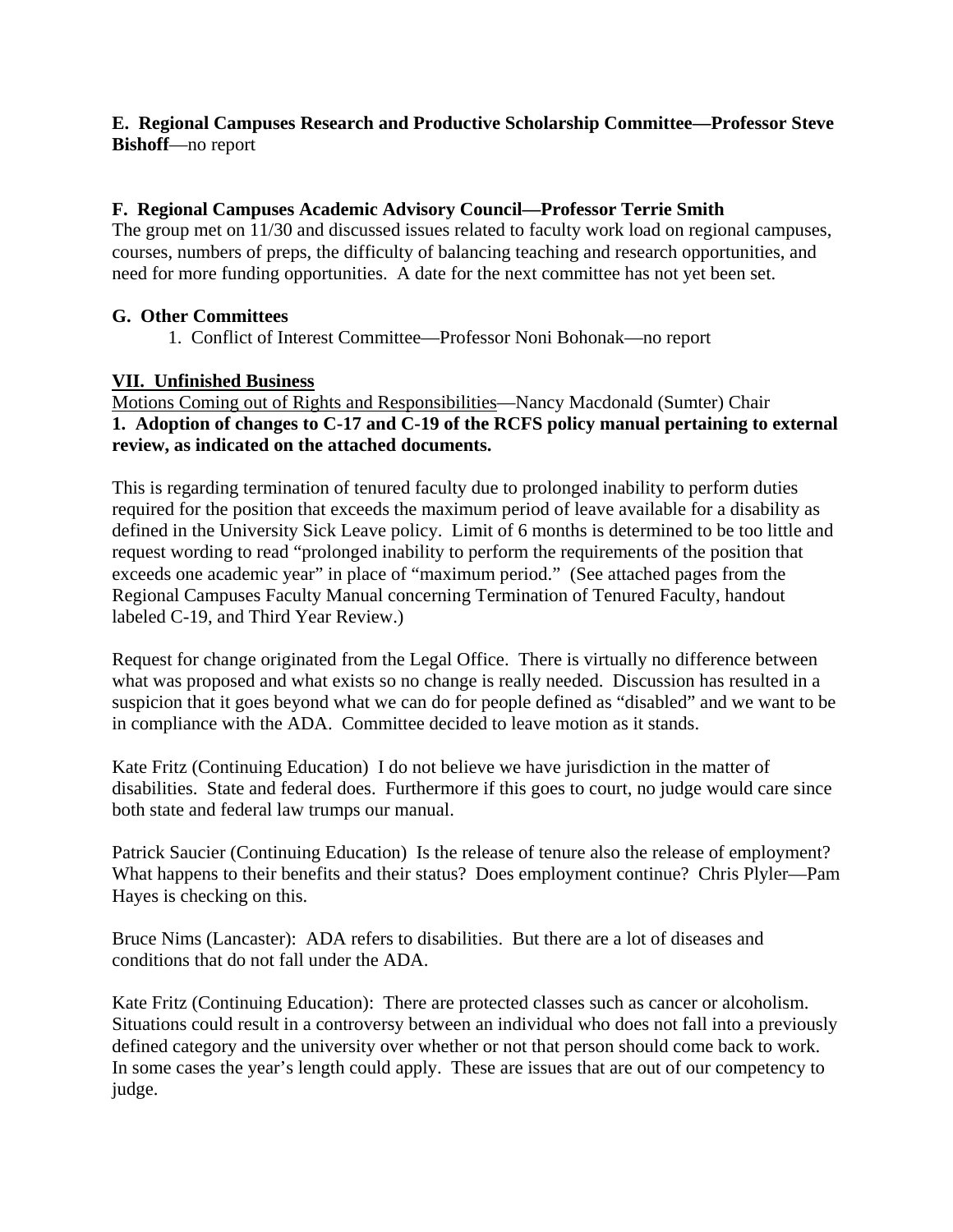Bruce Nims (Lancaster): There are cases where the year's limit would not apply.

Nancy Macdonald: The committee did not write this or originate this, this is from the Legal department who does determine these issues. They interpret the law for the state of South Carolina. But perhaps we should not put them in charge of writing our manual. We should look at the consequences, etc., but eventually they will determine what happens.

Kate Fritz (CE): If this concerns someone in a protected class it would be moot.

Nancy Macdonald: But it would cover those who do not fall into the protected class?

Vote: motion carries.

**2. Adoption of changes to C-8 of the RECFS Policy Manual, pertaining to the termination of tenured faculty, as indicated on the attached documents.** Change will cause it to read: "Prolonged inability to perform the duties required for the position that exceeds one academic year of leave available for a disability as defined in the University Sick Leave policy." Adoption of changes to the faculty manual concern procedures for external review and clarify issue of grandfathering in of faculty hired under previous policies:

A. To insert "evaluations from external peer reviewers" to item 7 on page C-19 of faculty manual" so people know where to place them in their files with regard to other insertions.

B. To omit the sentence "Each external reviewer should be a higher academic rank than the candidate for promotion" on item 2 on page C-17 to allow for reviewers who are nonacademic but of sufficient knowledge to review files.

C. Guarantee of confidentiality to reviewers.

As this motion is written all faculty applying for promotion after 6/28/07 are subject to this external review requirement and must have the external review in his or her file. Grandfathering applies only to tenure and not promotion.

Question: Chris Plyler: Implication was for those seeking promotion to full professor, but I don't believe it was intended to include tenure and promotion to associate professor.

Nancy Macdonald: In practice people are already doing this so it doesn't change practice but does clarify.

Question: Becky Hillman (Sumter): But there isn't a timeline in place for those going up this year. Is there a timeline in place that applies to external review?

Chris Plyler: Manual states the timeline. Intent was that anyone hired after that date, would be affected by this policy. Anyone coming up for promotion would go by manual they were hired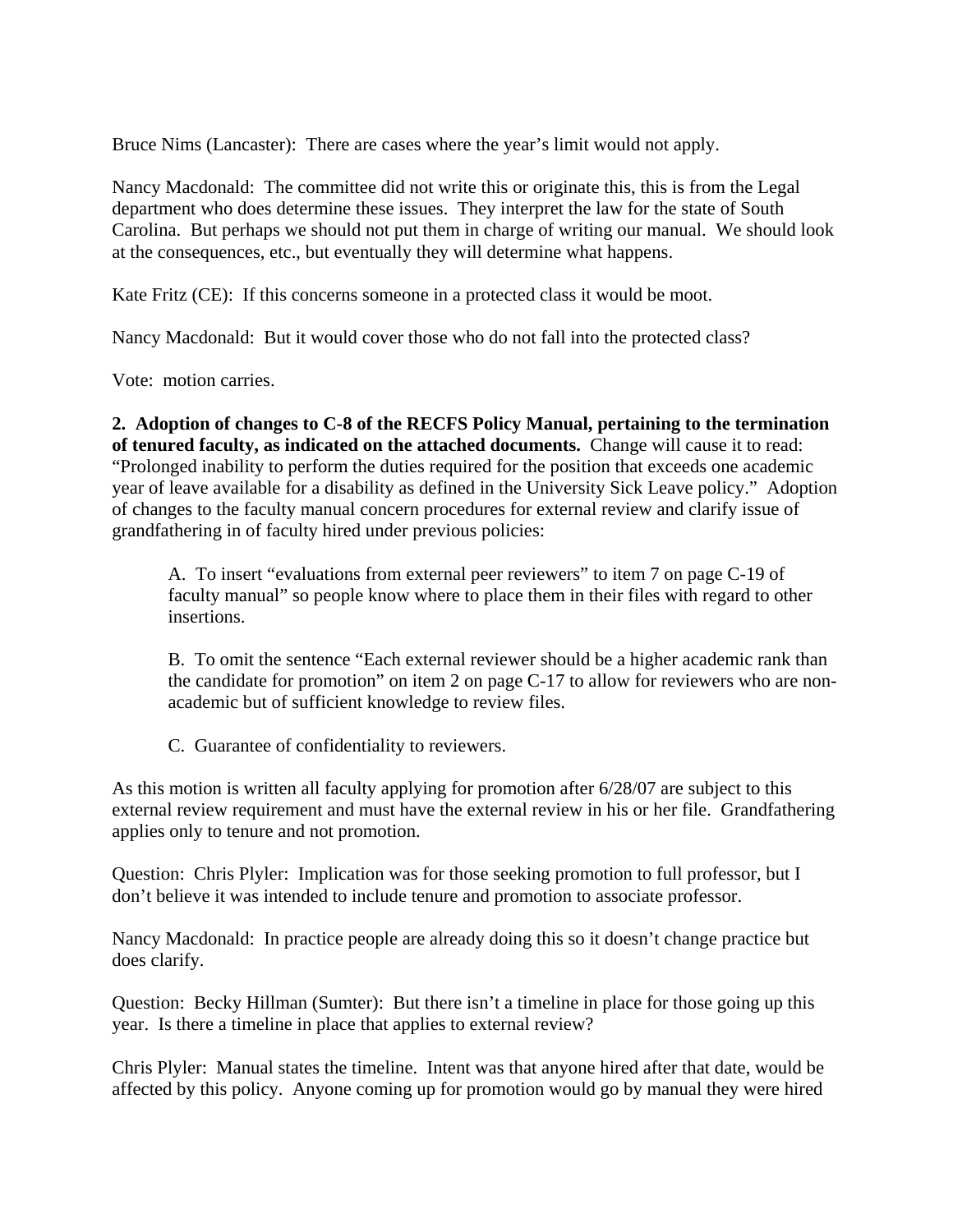under. I think the exact wording was left out, but we do have to go with the wording in place. Perhaps we need to amend the language.

Nancy Macdonald: Amend the motion to include change wording to include "applying for promotion to full professor after 6/28/07."

Vote: amendment passes

Vote on the motion:

Question: Becky Hillman (Sumter): Isn't this still the same problem that a timeline doesn't exist for those going up this summer? Chris Plyler: You apply the manual that is in force at the time of hire. We do have people coming up now who are going through the process, so it is happening.

Vote: motion passes

# **3. Adoption of changes to C-14 and 15 of the RECFS Policy Manual, pertaining to Third Year Review as indicated on the attached documents.**

Many faculty trying to get files evaluated for tenure don't have enough senior faculty on their home campuses or colleagues elsewhere to give good feedback. This concerns the "due to the discretion of the faculty member" concerning whether or not they will send it off campus for evaluation. The intent is to strengthen the feedback to the faculty by changing "may" to "will." We wish to change notion that reviewers must be of a higher academic rank to create options for non-academically ranked reviewers and to strengthen feedback by adding "At the full discretion of the faculty members, the file may be submitted for additional review by either the Regional Campuses Tenure and Promotion Committee, or by the Vice Provost for System Affairs." A satisfactory report "will" include a written summary with suggestions for continuing progress toward tenure and promotion. Files that have been reviewed by either the Regional Campuses Tenure and Promotion Committee or by the Vice Provost will received the same form of feedback." Committee recommends adding stronger wording to keep disciplinary action in cases of unsatisfactory reviews on campus.

Nancy Macdonald: The thrust of this motion was to give options to faculty without mandating the options. It does add the requirement that those seeking review be given feedback for successful as well and unsuccessful results.

(Some discussion unable to distinguish.)

Question: Terrie Smith (Sumter): Does this specify who provides the feedback?

Nancy Macdonald: Yes, the local T&P committee.

(Some discussion unable to distinguish.)

Vote: Motion carries.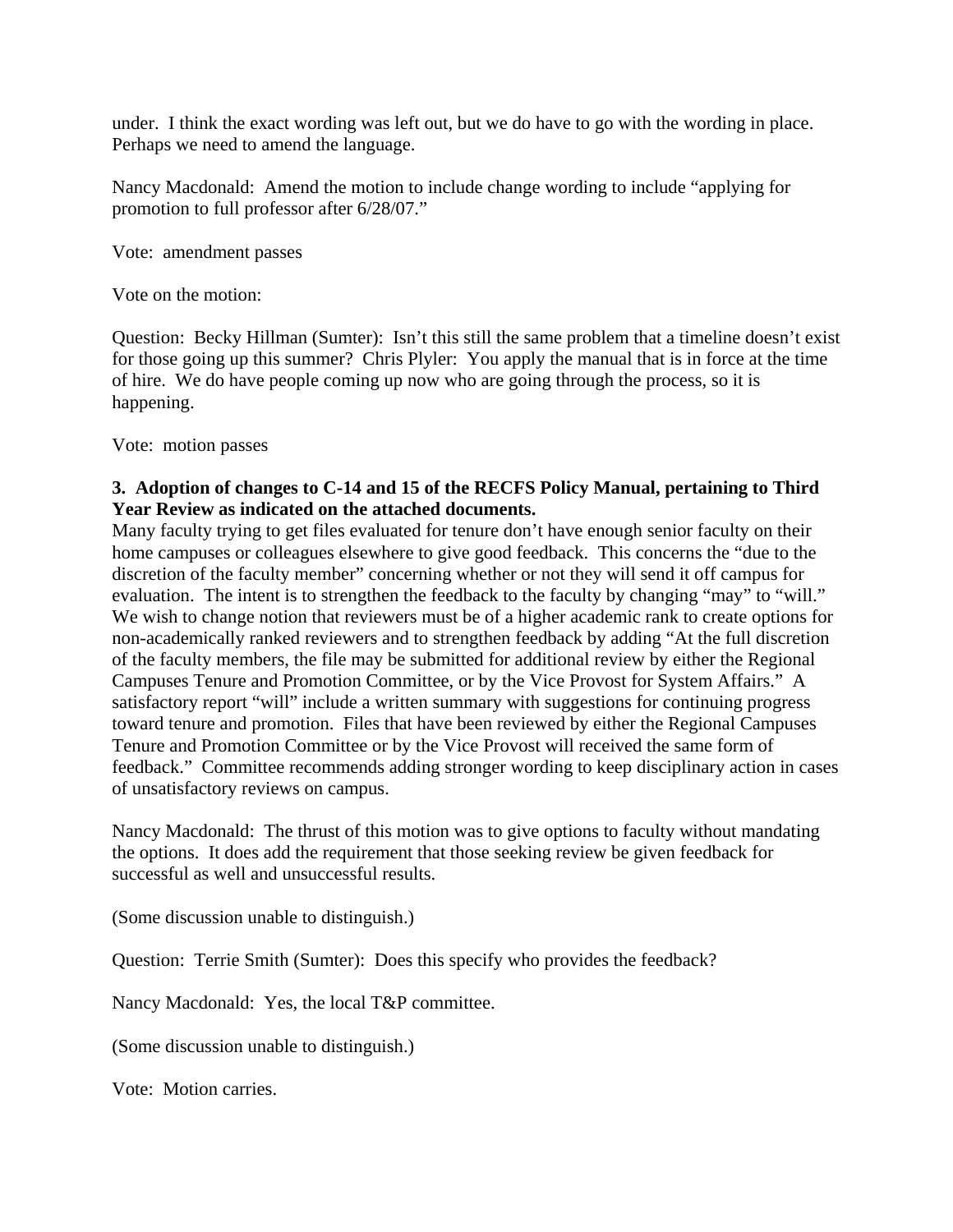# **VIII. New Business**

# **1. Adoption of new material to D-12 of the RCFS Policy manual pertaining to the ethical treatment of animals in teaching and research and to the use of human subjects in research, as indicated on attached documents.**

We don't have a policy in our manual and the Legal Office wishes us to be in compliance with the greater University. If the policy is updated, it would be updated in our manual as well.

Motion is a new one and changes the manual. Ruled substantive and will be discussed at the next meeting.

# **2. New motion: "It is the view of the regional campuses that successful candidates for positions of librarians on the regional campuses be hired as faculty."**

Rights and Responsibilities has been considering a charge from the body to consider the recent trend in the university to hire librarians as staff and not faculty. A number of committees have been examining this and a report will be forthcoming at the April meeting. We hope this motion will provide a starting point for the discussion.

(Some discussion unable to distinguish.)

Bob Best (Columbia Faculty Senate Chair): This deserves a lot of attention. I think they should be hired as faculty but maybe this should be vetted with other campuses. They also have extensive rights concerning their positions that other faculty do not have. It's two very different standards and deserves a lot of attention.

Chris Plyler—Tom McNally is drafting a policy for definition of scholarship for librarians but it is not finished. It's a University wide concern and it might be best to wait to see how this works and then add to our discussion.

Nancy Macdonald: Again, this is an opportunity to begin the discussion.

Terrie Smith—this is a resolution, not a motion to change the manual

Vote: resolution passes.

Patrick Saucier—System Affairs

**3. We propose a resolution directing the Vice Provost to include in his report on T&P the good and bad of external review.** 

Vote: resolution passes.

Danny Faulkner—Executive Committee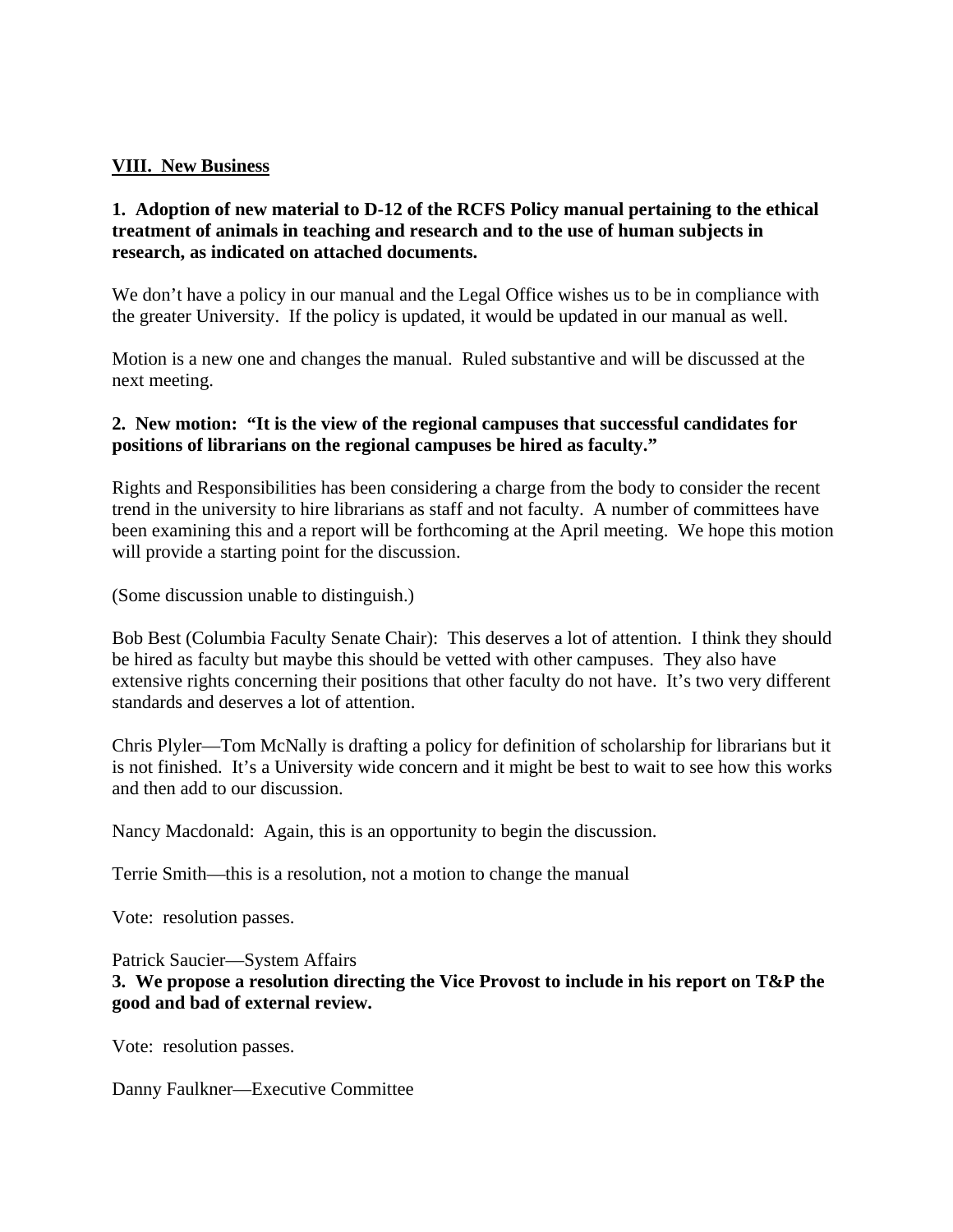# **4. Nominations/Slate of RCFS Officers for 2008-09**

- Mary Hjelm (Salkehatchie/Continuing Ed)—Vice Chair/Chair Elect
- Steve Bishoff (Sumter)—Secretary
- Sarah Miller (Salkehatchie)—At Large
- Danny Faulkner (Lancaster)—Chair, elected last year
- Terrie Smith (Sumter)—Past Chair, elected last year

We are renominating Darrus Hassell to serve a second term as chair for Faculty Welfare.

Voting will take place at April meeting.

### **IX. Announcements**

Nancy Washington (Libraries): Thomas Cooper Library currently has a display of illuminated manuscripts on display until March 31

Bob Best (Columbia Faculty Senate): An 11 member search committee has been appointed for the purpose of filling the soon to be vacant USC President position. Members from among the faculty include Val Lumans and Marlene Wilson from School of Medicine and Diane Johnson representing undergraduates. Nothing of substance to report yet except that we do want to use a search firm to facilitate the process. I would like to hear input from anyone on the regional campuses, so please know that I am available to you individually or as a group.

Terrie Smith: SCWHE conference being held 2/29-3/1 at Clemson. A website is available. This is a good opportunity for networking.

Terrie Smith: The next RCFS meeting will be held on 4/18 at Lancaster. The RCFS Executive Committee will meet in Columbia on 4/4.

# **X. Adjournment at 3:10pm**

Attached Documents Below.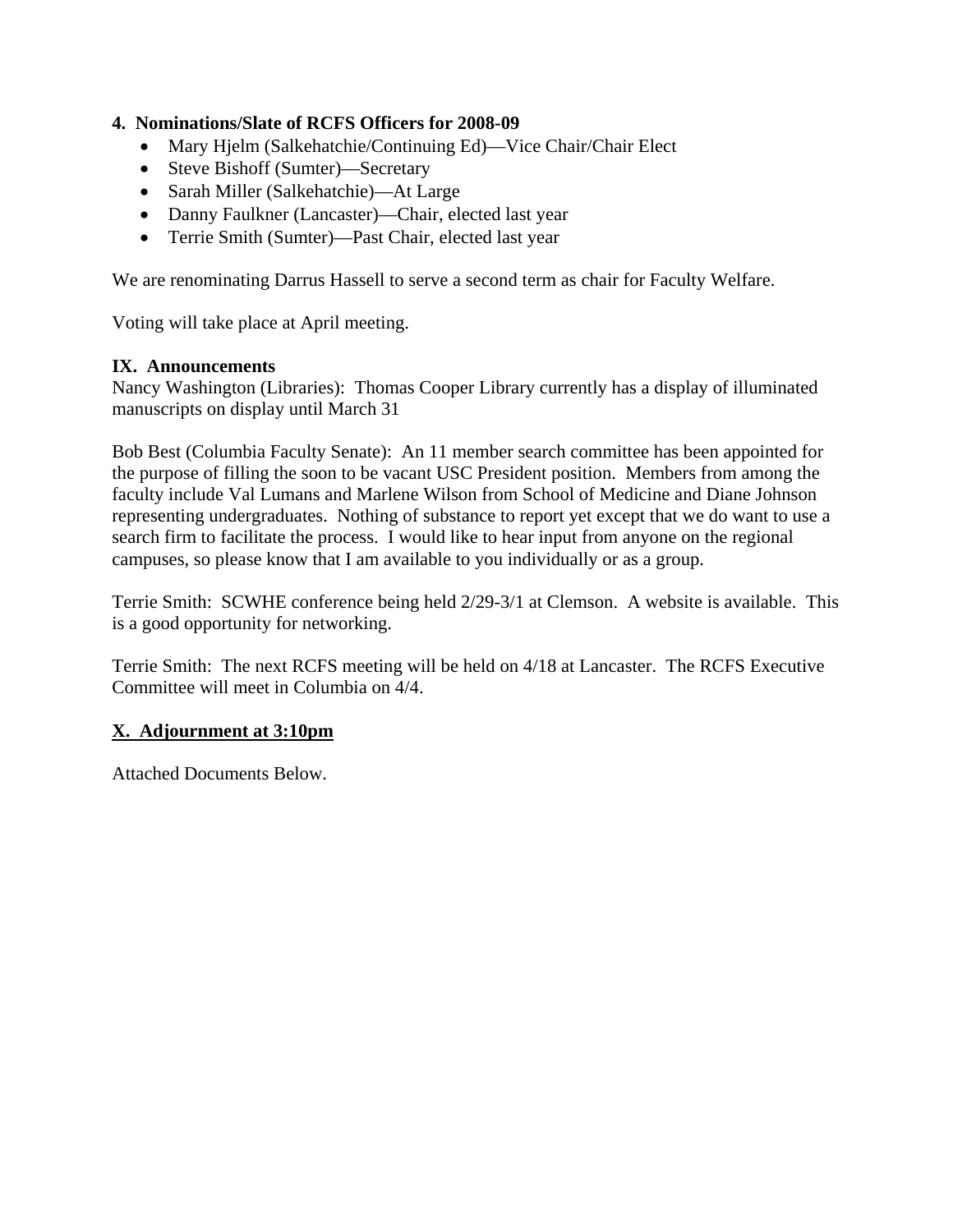6/8/2007

#### **TERMINATION OF TENURED FACULTY**

#### **CAUSES**

Termination or dismissal of a tenured member of the faculty shall be only for cause. Cause shall mean one or more of the following:

- 1. Failure to perform adequately the duties of the position so as to constitute incompetence and/or habitual neglect of duty including, but not limited to, failure to satisfy the conditions of the remediation process established as the result of a negative post tenure review;
- 2. Misconduct related directly and substantially to the fitness of the faculty member in his or her professional capacity as a teacher, researcher, or librarian;
- 3. Conduct or action not protected by the Constitution or laws and which is a clear interference with the academic functions of the University;
- 4. Prolonged inability for medical reasons to perform the duties required for the position; termination of a tenured member of the faculty for medical reasons will be based upon clear and convincing medical evidence that the faculty member cannot continue to fulfill the terms and conditions of appointment;  $0.1e$

Prolonged inability to perform the duties required for the position that exceeds the maximum period of leave available for a disability as defined in the University Sick Leave policy: http://www.sc.edu/policies/hr106.html.

- 5. Lapse or withdrawal of licensure to practice in the State of South Carolina; the loss of licensure in any professional area may also be considered as a cause for termination if the license is necessary for the performance of one's academic duties;
- 6. Bona fide reduction in staff, which may be caused by financial exigency or by-----discontinuance or reduction in size of a program or instructional unit for reasons not related to financial exigency.

#### **PROCEDURES**

A. Termination For Failure To Perform Duties Due To Incompetence And/Or Habitual Neglect Of Duty; Termination For Conduct As Specified In 2 And 3 Above; Medical Reasons; Termination For Lapse Or Withdrawal of License.

1. Discussion with the President.

 $acceler1$ 

Formatted: Bullets and Numbering

Formatted: Bullets and Numbering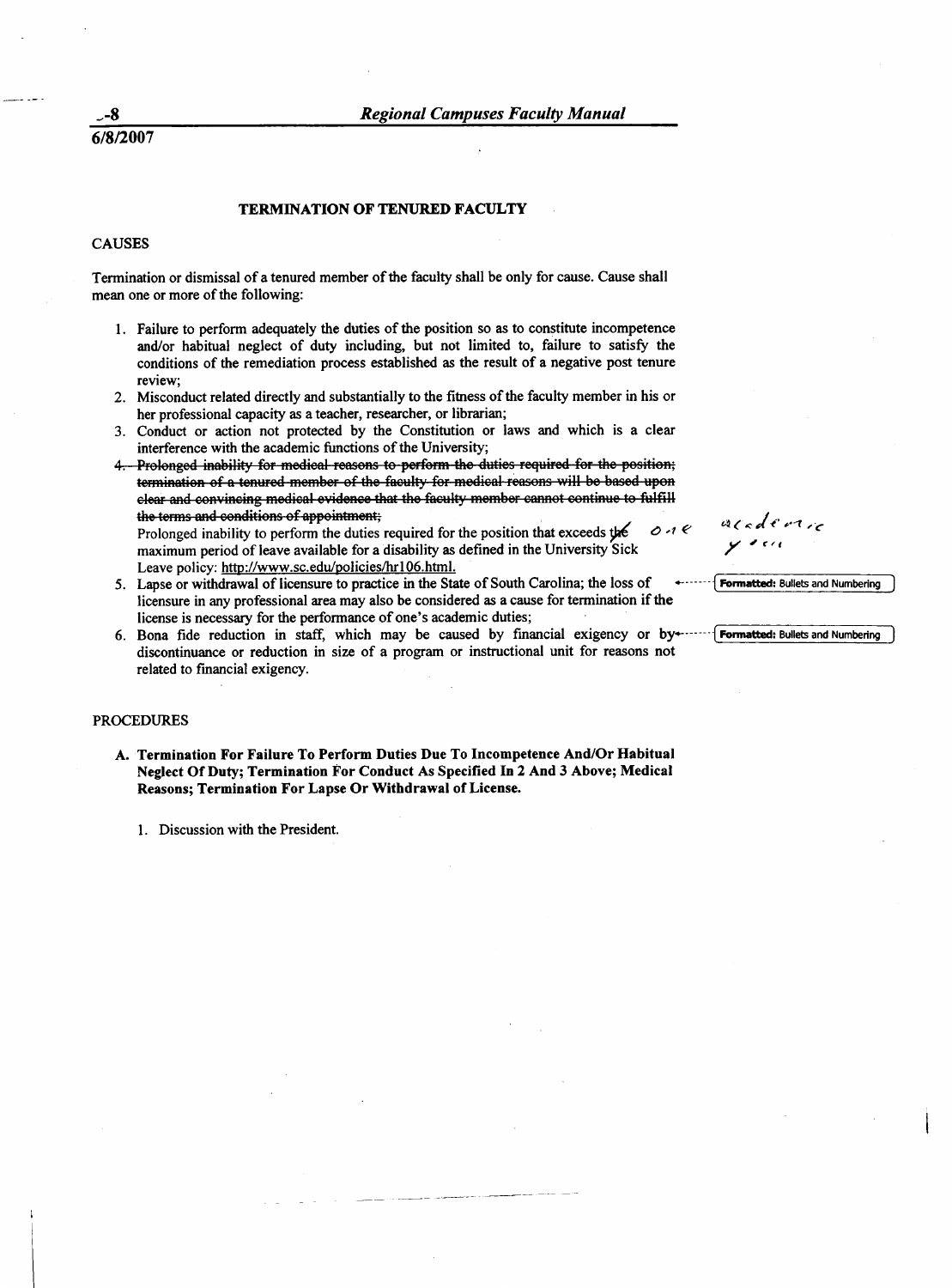| <b>Regulations and Policies</b> |  |  |  |  |
|---------------------------------|--|--|--|--|
|---------------------------------|--|--|--|--|

#### 6/8/2007

before the candidate's file is to be considered by the campus tenure and promotion committee. This provision is to allow time for the compilation of information for the tenure and promotion file.

#### **External Reviews**

- 1. Each tenure track faculty member hired after June 28, 2007 <del>[insert Board of Trustees'</del> ratification date] applying for promotion and/or tenure will include at least three external reviews of their scholarly work, research and/or creative achievements. All faculty applying for promotion after June 28, 2007 are subject to this external review requirement. to full professor
- 2. While peer or peer-aspirant institutions may provide a pool of reviewers who understand the academic environment of the Regional Campuses, reviewers may also come from other academic institutions and appropriate non-academic sources. In order to demonstrate the reviewer's knowledge of the candidate's scholarship area, each review must include the reviewer's curriculum vitae. Earth external reviewer should be a higher. academie rank than the candidate for promotion.
- 3. External reviewers must come from beyond any of the campuses of the University of South Carolina and cannot include any employee of the University.
- 4. While objectivity is a desired trait for reviewers, prior association between the candidate and the reviewer may exist. No candidate should have a prior or present professional collaboration (student/postdoctoral student/advisor) with a reviewer.
- 5. The candidate working with his/her immediate supervisor (usually the chair) will compile a list of at least five potential reviewers with whom the candidate and chair are mutually satisfied. Two of the five reviewers will be selected by the candidate and one reviewer will be selected by the immediate supervisor (on behalf of the institution). The immediate supervisor will make initial contact with the potential reviewers to assure that they are willing to participate. All further contact with the reviewers will be through the Office of the Vice Provost for System Affairs and Executive Dean for Regional Campuses and Continuing Education. The anonymity of the external reviewers must be upheld and shall not be compromised.
- 6. Each Regional Campus Faculty Organization will provide the Office of the Vice Provost and Executive Dean for Regional Campuses and Continuing Education a campus description of that Regional Campus and the following information:
	- a. normal teaching load per semester
	- b. local funding and course relief for research and scholarship
	- c. description of facilities
	- d. availability of mentors or colleagues with similar interests
	- e. availability of students to participate in research and scholarship
- 7. The Office of the Vice Provost for System Affairs and Executive Dean for Regional Campuses and Continuing Education will send each reviewer a letter requesting an evaluation based on the following enclosures:

 $0\mu$  $1\tau$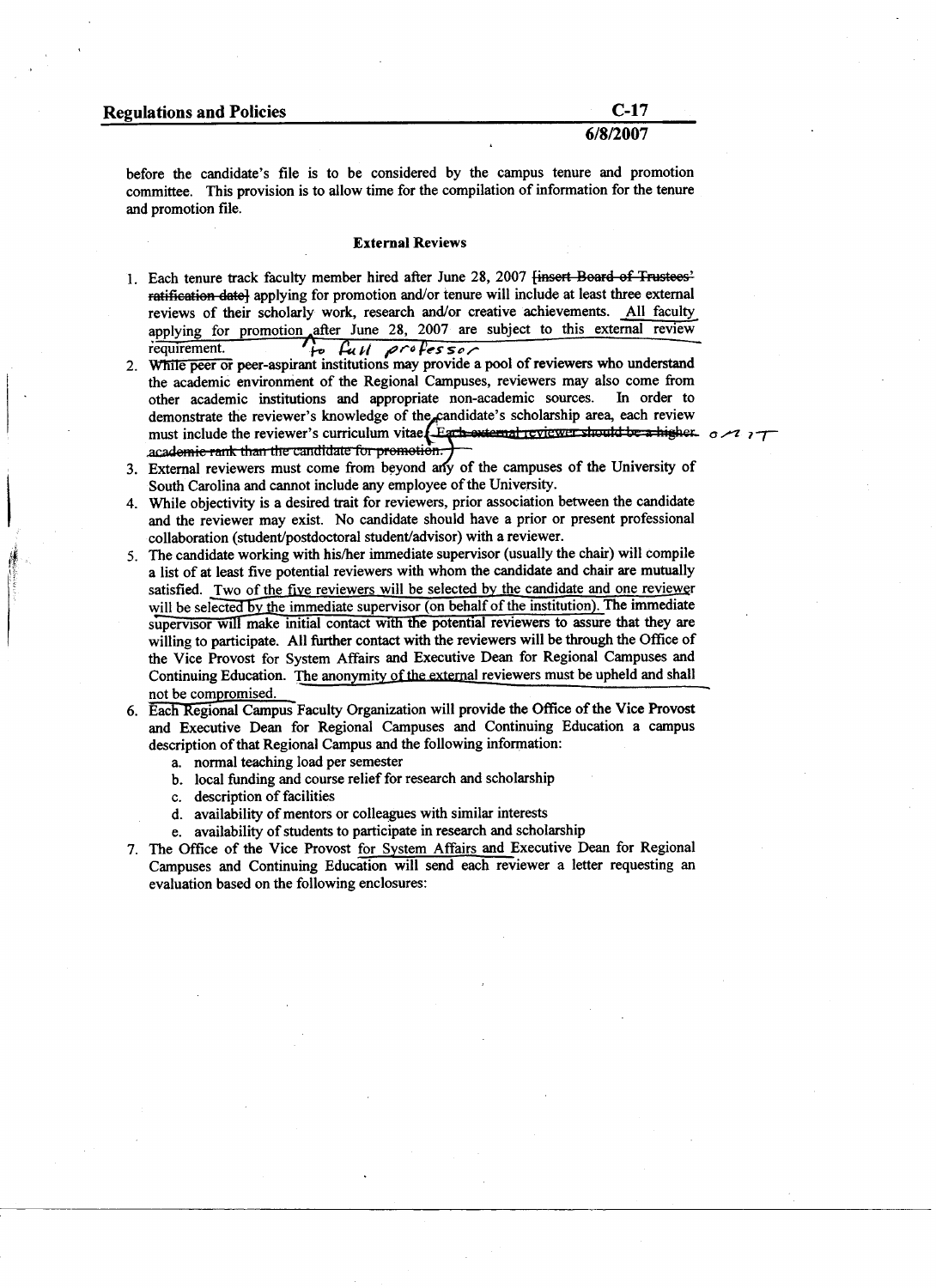# $C - 19$

The candidate bears primary responsibility for preparation of the file on which decisions will be  $\Box$ based. Documents mandated by campus policy, such as peer review forms, administrative reviews, etc., will be delivered to the academic dean (by the originating authority) for placement in the candidate's file.

Files normally should not exceed 25 typed pages excluding documents mandated by campus  $\Box$ policy and materials added by the various levels of review. The candidate also may prepare a reference collection of documents (books, other publications, copies of grant proposals, student evaluations, etc.) which will not be duplicated but will accompany the tenure and promotion file through the various levels of review. The reference collection of materials will be returned to the candidate at the end of the review process.

Each file and/or reference collection should contain the following items when relevant to  $\Box$ the criteria and to the candidate under consideration:

Evaluations and/or evidence of effective teaching performance and/or service as a librarian (See Appendix VI);

Evidence of scholarship (See Appendix VI);

As appropriate, evidence of creativity or performance in the arts;

Evidence of professional growth and experience which may include workshops, seminars, consulting, additional coursework, participation in professional societies, participation in

interdisciplinary education and research activities and the like;

Evidence of campus and University activities such as work on department, division, campus and university committees;

Evidence of community service especially if it relates to the candidate's discipline and reflects well on the university:

Experience at the University of South Carolina;

Relevant experience elsewhere;

External evaluations of a candidate's scholarly or creative achievements and other professional activities received by the candidate, department, division or campus.

The file should be arranged in the following order:

(Each section may refer to materials in the reference collection)

- 1) Tenure and Promotion File Form
- 2) Candidate's Personal Statement

3) Evidence of Effective Teaching

4) Evidence of Scholarship

5) Evidence of Service

6) Other items

 $\bullet$ 

 $\Box$ 

7) Addenda, committee ballots, letters from administrators evaluations from external peer reviewers, etc.

In preparing a file for tenure and promotion, it is the responsibility of the candidate to determine where he or she wishes to place an item as evidence, and to provide justification as to how the item constitutes evidence of either scholarship or service.

Apart from material added by the candidate, only materials from division chairs, associate deans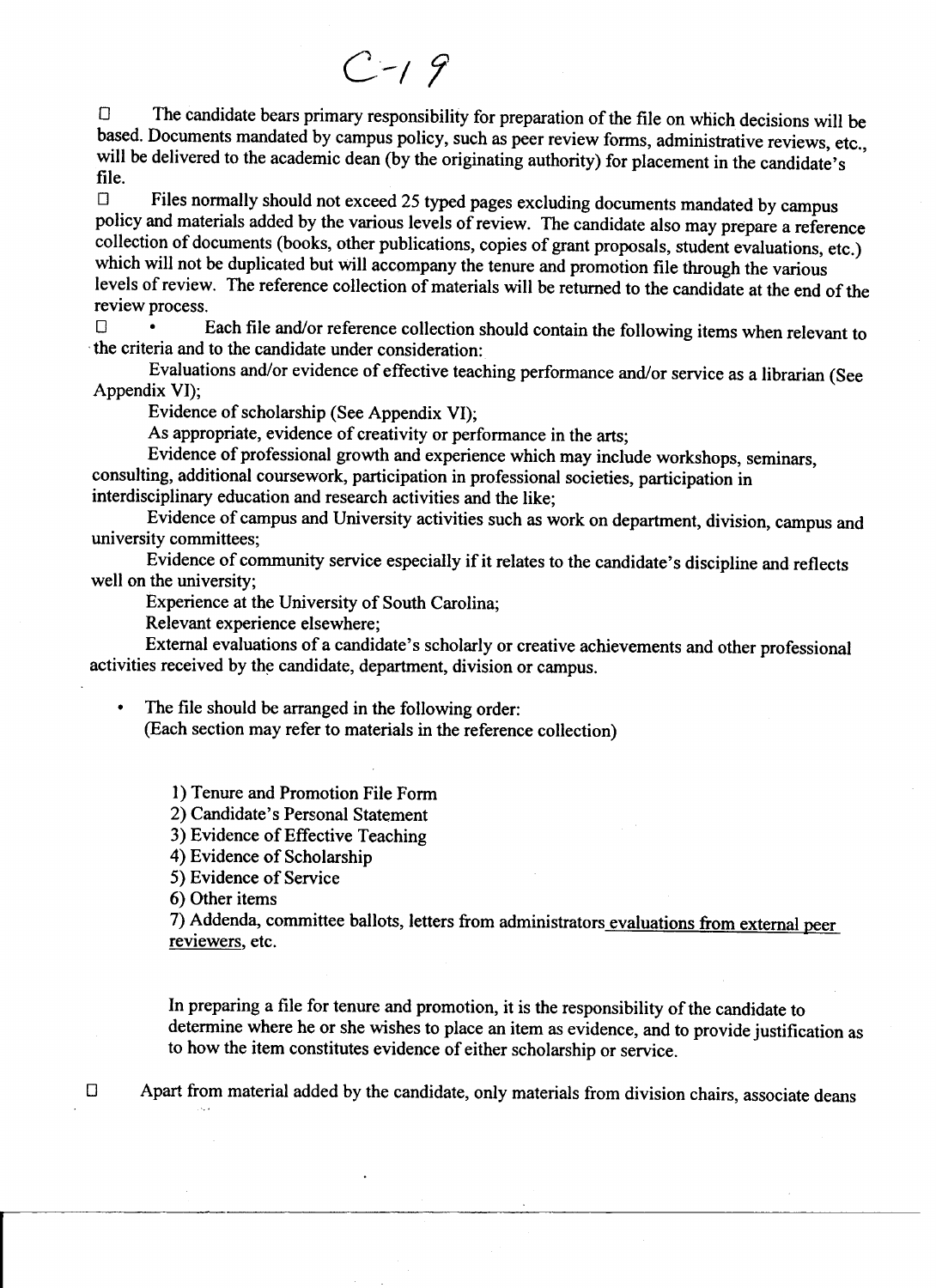From C-8

process established as the result of a negative post tenure review;

Misconduct related directly and substantially to the fitness of the faculty member in his or her  $\overline{2}$ professional capacity as a teacher, researcher, or librarian;

Conduct or action not protected by the Constitution or laws and which is a clear interference 3 with the academic functions of the University;

(Prolonged inability for medical reasons to perform the duties required for the position; 4 termination of a tenured member of the faculty for medical reasons will be based upon clear and convincing medical evidence that the faculty member cannot continue to fulfill the terms and conditions of appointment; )Replace this with: "Prolonged inability to perform the duties required for the position that exceeds the maximum period of leave available for a disability as defined in the University Sick Leave policy: http://www.sc.edu/policies/hr106.html.

Lapse or withdrawal of licensure to practice in the State of South Carolina; the loss of licensure 5 in any professional area may also be considered as a cause for termination if the license is necessary for the performance of one's academic duties:

Bona fide reduction in staff, which may be caused by financial exigency or by discontinuance or 6 reduction in size of a program or instructional unit for reasons not related to financial exigency.

# **PROCEDURES**

# A. Termination For Failure To Perform Duties Due To Incompetence And/Or Habitual Neglect Of Duty; Termination For Conduct As Specified In 2 And 3 Above; Medical Reasons; Termination For Lapse Or Withdrawal of License.

Discussion with the President.  $\Box$  $\mathbf{1}$ .

After it becomes evident to the President that termination may be desirable, there must be  $\Box$ discussion between the faculty member and the President with the intent of arriving at a mutually agreed upon resolution.

 $\Box$  $\overline{2}$ . Re-Assignment.

 $\Box$ The President may assign the faculty member to new duties if the faculty member's continuance in normal duties threatens immediate harm to that faculty member or to others.

Regional Campuses Tenure and Promotion Committee Review.  $\overline{2}$ 

> If the President and the faculty member are unable to reach a resolution, the President shall inform the Regional Campuses Tenure and Promotion Committee of his or her desire to terminate a tenured member of the faculty. The President shall give this committee a statement of charges, framed with reasonable particularity, and the factual basis for these charges, also stated with reasonable particularity. The function of the committee shall be to determine whether the facts alleged, if true, would establish the charge and whether the charge is of such a nature as to warrant termination. The discussions, records, and recommendations of the committee shall remain confidential.

> The committee shall inform in writing both the President and the faculty member of its recommendations and its reasons. Should the President then wish to pursue termination proceedings he or she shall, by letter, inform the faculty member of the intention to terminate, including a precise statement of specific charges. The letter shall also inform the faculty member of the member's right to request a hearing on this decision by the Regional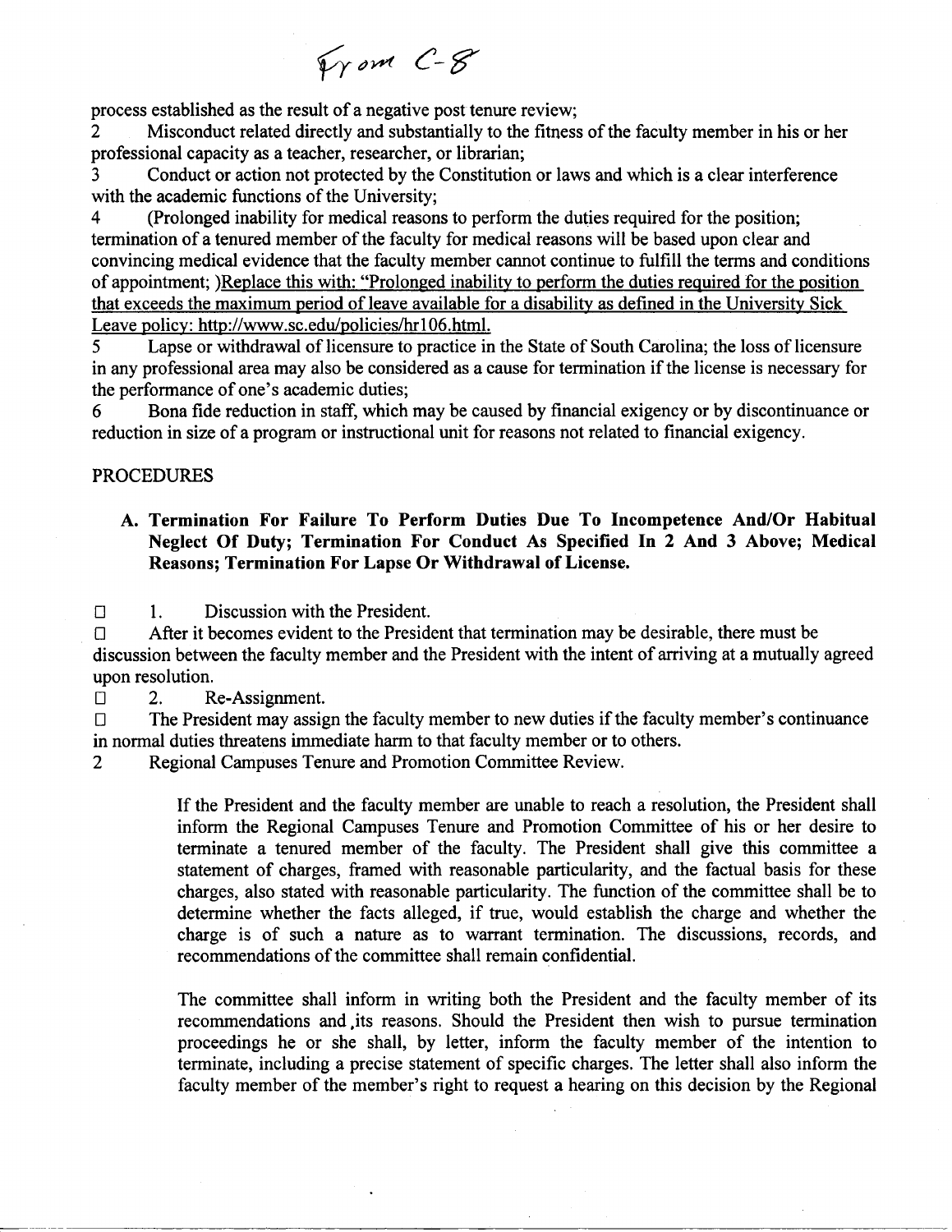From  $C-14/15$ 

review).

#### **Third Year Review**

In the third year of appointment all untenured, tenure-track faculty will prepare a file according to the RCTP guidelines for tenure and promotion in effect at the time the faculty member entered the tenure track. The format for file preparation is found in the Tenure and Promotion Procedures for Regional Campuses:

Files. The file will be submitted to and reviewed by the local tenure and promotion committee. At the full discretion of the faculty member, the file may be submitted for additional review by either the Regional Campuses Tenure and Promotion Committee, or by the Vice Provost for System Affairs. The purpose of the file is to document the tenure-track faculty member's progress toward meeting the requirements for tenure by the penultimate year of the probationary period. The results of this review will be provided to the faculty member and forwarded to the local campus dean who will provide a written comprehensive evaluation of the faculty member's progress toward tenure and promotion. A report of marginal or unsatisfactory progress shall include a written summary of deficiencies and recommendations for correcting the deficiencies. A satisfactory report (may)will include a written summary, with recommendations for continuing progress toward tenure and promotion. Files that have been reviewed by either the Regional Campuses Tenure and Promotion Committee or by the Vice Provost for System Affairs will receive the same form of feedback. A satisfactory report on a third year review shall not be construed as assurance of success in the candidate's penultimate year. A rating of unsatisfactory progress may be cited as evidence in support of non-reappointment.

# **Post Tenure Review**

Each campus will conduct an annual administrative evaluation of its faculty. The faculty  $\mathbf{1}$ member will be provided a written report of this performance evaluation. The basis for these evaluations is the criteria for tenure and promotion established by the faculty, approved by the administration and Board of Trustees, and published in the Regional Campuses Faculty Manual.

Tenure track faculty (tenured or untenured) will undergo peer evaluation on the local campus at  $\overline{2}$ least once every three years: the criteria for tenure and promotion will be used as a basis for this review. Written results of peer evaluation will be provided to the faculty member.

For full-time administrators with tenure and faculty rank and who report directly to the Dean of 3 the University or directly to the Vice Provost and Executive Dean for Regional Campuses and Continuing Education, participation in the post-tenure review process is suspended throughout the duration of their administrative appointment. Upon return to full-time faculty responsibilities, the posttenure review policy for these individuals will be in effect.

Once every six years, tenured faculty members (of any academic rank) shall undergo a process 4 of review which includes peers outside of the faculty member's department or division. (Though post tenure review is based on criteria established for tenure and promotion, the process of evaluation need only establish satisfactory or unsatisfactory levels of performance and NOT the "highly effective" record as required for promotion to higher academic ranks.)

When a tenured faculty member receives an overall rating of unsatisfactory, the file will be 5 referred to a local campus committee which will work with the faculty member to develop a plan and time table for correcting deficiencies. Within budgetary constraints, the local campus will provide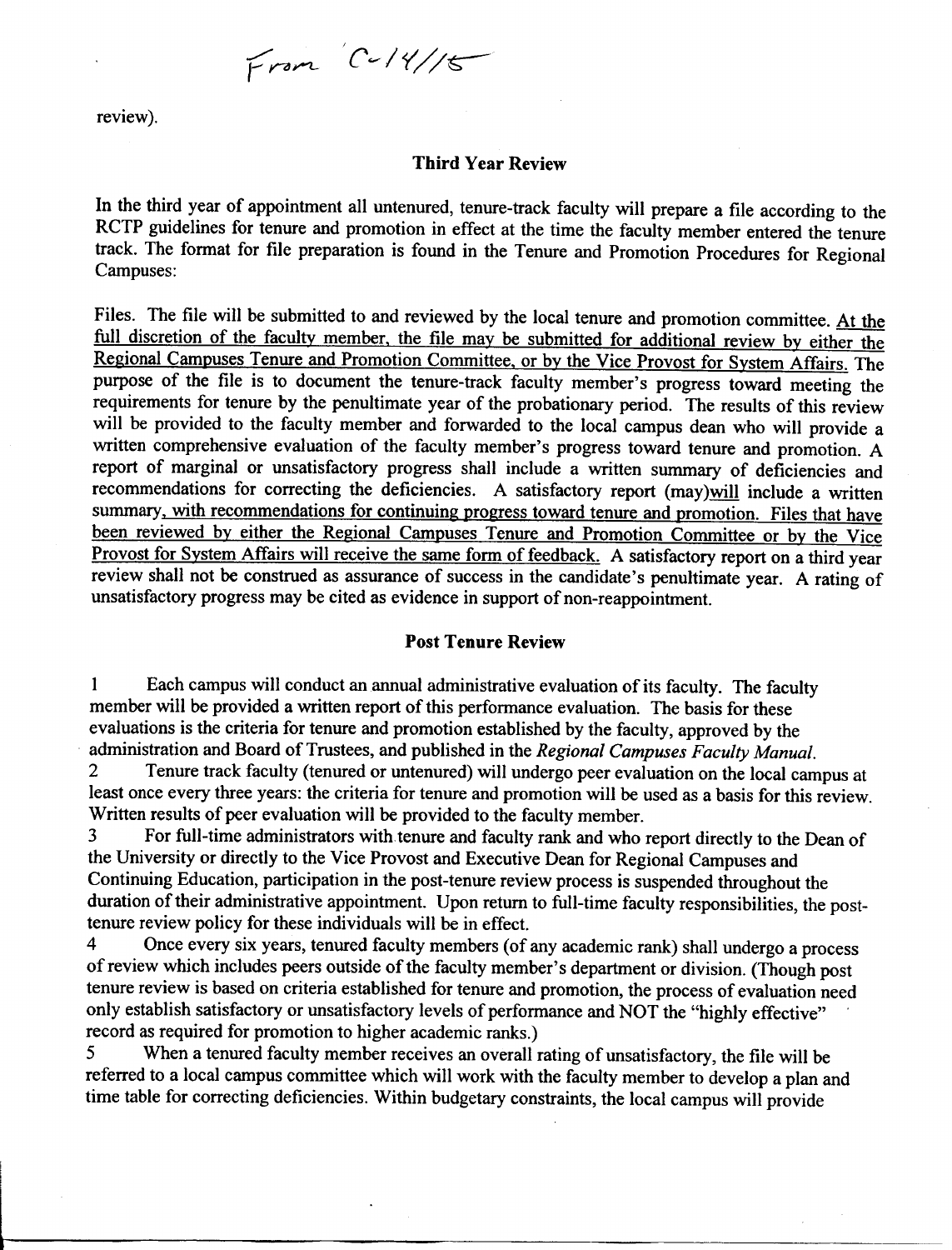# DRAFT Motions to add policy regarding research ethics to RCFS Policy Manual

Alternative 1: Return the motion sept back to committee, but add the following language. at the beginning of the new section:

"To the extent any provisions of this policy are inconsistent with the provisions of the following University of South Carolina policies, the provisions of the following policies shall control:

ACAFS.03 Care and Use of Laboratory Animals ACAF 5.04 Protocol for Reporting Misuse of Animals

ACAF 5,05 Inspection of USC Animal Facilities By Non-USC Personnel"

Alternative 2: Replace original motion with the following:

It is moved that the following insertion be made on current page D-12, prior to the section on consultants:

"V. Animal Care and Use (USC Policy and Procedures)

The university accepts an ethical and scientific responsibility to provide humanely for the welfare of all animals used in education and research at USC. Therefore, all such use of animals must be done in compliance with the following University of South Carolina policies:

ACAF 5.03: Care and Use of Laboratory Animals

ACAF 5.04: Protocol for Reporting Misuse of Animals

ACAF 5.05 Inspection of USC Animal Facilities by Non-USC Personnel"

and to continue with the language from the motion sent back to committee, picking up from "Human Subjects Research Policy"

Je attached